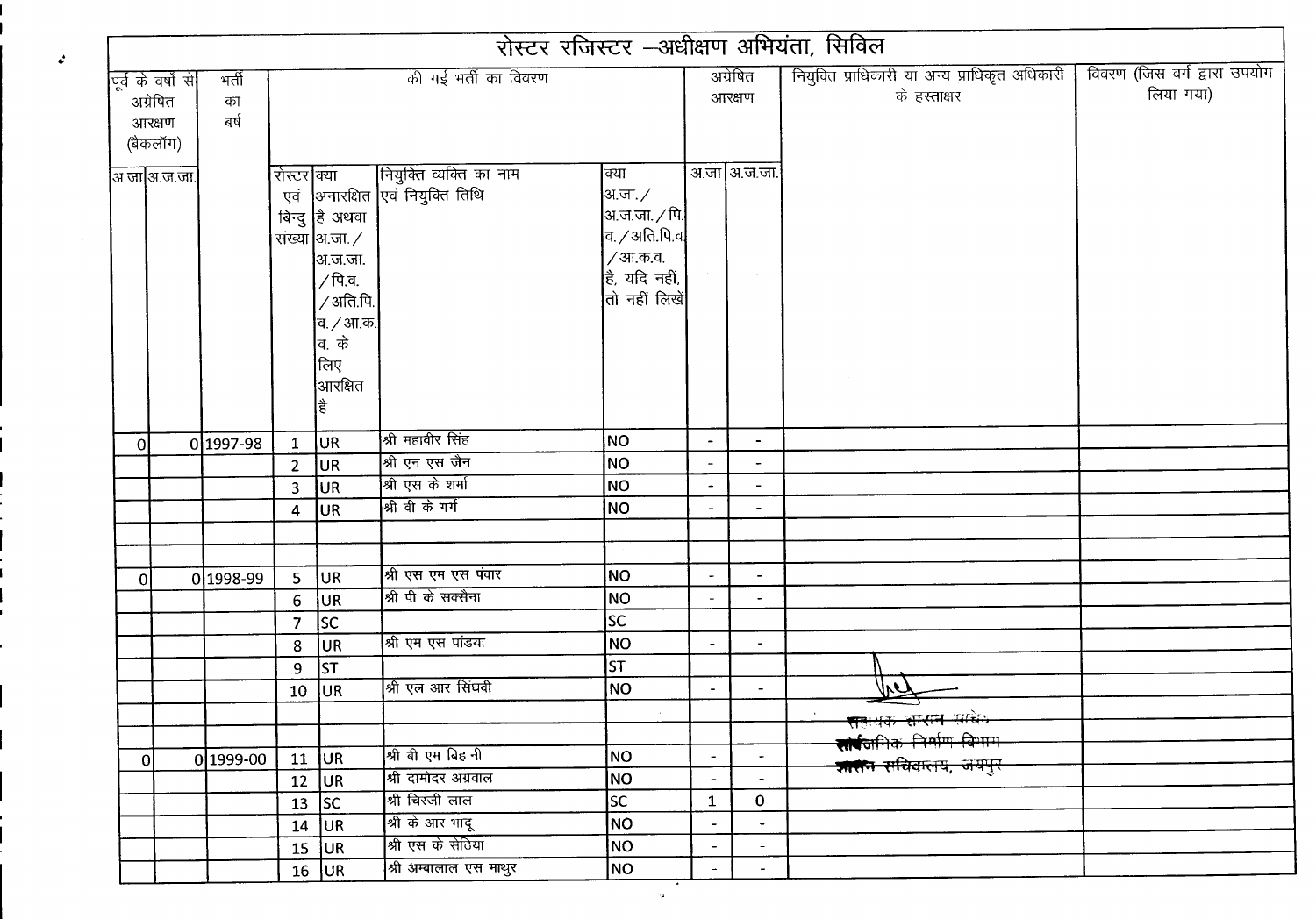|   | पूर्व के वर्षों से | भर्ती     |             |                           | की गई भर्ती का विवरण            |                        |                          | अग्रेषित                 | नियुक्ति प्राधिकारी या अन्य प्राधिकृत अधिकारी | विवरण (जिस वर्ग द्वारा उपयोग |
|---|--------------------|-----------|-------------|---------------------------|---------------------------------|------------------------|--------------------------|--------------------------|-----------------------------------------------|------------------------------|
|   | अग्रेषित           | का        |             |                           |                                 |                        |                          | आरक्षण                   | के हस्ताक्षर                                  | लिया गया)                    |
|   | आरक्षण             | নৰ্ষ      |             |                           |                                 |                        |                          |                          |                                               |                              |
|   | (बैकलॉग)           |           |             |                           |                                 |                        |                          |                          |                                               |                              |
|   | अ.जा अ.ज.जा.       |           | रोस्टर क्या |                           | नियुक्ति व्यक्ति का नाम         | क्या                   |                          | अ.जा अ.ज.जा.             |                                               |                              |
|   |                    |           |             |                           | एवं अनारक्षित एवं नियुक्ति तिथि | अ.जा. ⁄                |                          |                          |                                               |                              |
|   |                    |           |             | बिन्दु है अथवा            |                                 | अ.ज.जा. ∕ पि. <b> </b> |                          |                          |                                               |                              |
|   |                    |           |             | संख्या $ $ अ.जा. $\angle$ |                                 | व. / अति.पि.व $\vert$  |                          |                          |                                               |                              |
|   |                    |           |             | अ.ज.जा.                   |                                 | / आ.क.व.               |                          |                          |                                               |                              |
|   |                    |           |             | ∕ पि.व.                   |                                 | है, यदि नहीं,          |                          |                          |                                               |                              |
|   |                    |           |             | /अति.पि.                  |                                 | तो नहीं लिखें          |                          |                          |                                               |                              |
|   |                    |           |             | व. <i>/</i> आ.क.          |                                 |                        |                          |                          |                                               |                              |
|   |                    |           |             | वि. के                    |                                 |                        |                          |                          |                                               |                              |
|   |                    |           |             | लिए                       |                                 |                        |                          |                          |                                               |                              |
|   |                    |           |             | आरक्षित                   |                                 |                        |                          |                          |                                               |                              |
|   |                    |           |             | है                        |                                 |                        |                          |                          |                                               |                              |
|   |                    |           | 17          | ST                        | श्री हजारी लाल मीणा             | <b>ST</b>              | $\mathbf{0}$             | $\mathbf{1}$             |                                               |                              |
|   |                    |           | 18          | UR                        | श्री एस के माथुर                | <b>NO</b>              | $\hat{\phantom{a}}$      | $\blacksquare$           |                                               |                              |
|   |                    |           | 19          | <b>SC</b>                 | श्री आई एल जोनवाल               | <b>SC</b>              | $\mathbf{1}$             | $\mathbf{O}$             |                                               |                              |
|   |                    |           | 20          | UR.                       | श्री जी पी शर्मा                | NO                     | $\blacksquare$           | $\blacksquare$           |                                               |                              |
|   |                    |           | 21          | <b>UR</b>                 | श्री डी सी कटारा                | <b>NO</b>              | $\overline{\phantom{a}}$ | $\blacksquare$           |                                               |                              |
|   |                    |           | 22          | lur.                      | श्री एन के शर्मा                | NO                     |                          | $\blacksquare$           |                                               |                              |
|   |                    |           |             |                           |                                 |                        |                          |                          |                                               |                              |
|   |                    |           |             |                           |                                 |                        |                          |                          |                                               |                              |
| 0 |                    | 0 2000-01 | 23          | UR.                       | श्री बी एस माथुर                | NO                     | $\overline{\phantom{a}}$ | $\blacksquare$           |                                               |                              |
|   |                    |           | 24          | <b>JUR</b>                | श्री वीर भूपेन्द्र राणा         | <b>NO</b>              | $\overline{\phantom{a}}$ | $\blacksquare$           |                                               |                              |
|   |                    |           | 25          | <b>ST</b>                 |                                 | ST                     |                          |                          |                                               |                              |
|   |                    |           | 26          | sc                        | श्री शंकरलाल                    | lsc                    | $\mathbf{1}$             | $\mathbf 0$              |                                               |                              |
|   |                    |           | 27          | UR <sup>1</sup>           | श्री मनोहर लाल माथुर            | NO                     | $\blacksquare$           | $\blacksquare$           |                                               |                              |
|   |                    |           |             | $28$ UR                   | श्री जी सी माथुर                | <b>NO</b>              | $\bullet$                | $\blacksquare$           |                                               |                              |
|   |                    |           |             | $\overline{29}$ UR        | श्री एल आर बुनकर                | NO                     |                          |                          | स्मायक शासन सचिव                              |                              |
|   |                    |           |             | $30$ UR                   | श्री जी के बगदा                 | NO                     | $\blacksquare$           | $\overline{\phantom{a}}$ | संग्रहानिक निर्माण विभाग                      |                              |
|   |                    |           |             | $31$ UR                   | श्री एस एन ब्यास                | <b>NO</b>              | $\blacksquare$           |                          | शासन सचिवालय, जयपुर                           |                              |
|   |                    |           |             | $32$ SC                   | श्री बी पी चौहान                | <b>SC</b>              | $\mathbf{1}$             | $\mathbf 0$              |                                               |                              |
|   |                    |           |             | $33$ UR                   | श्री ज्ञान मल सिंघवी            | NO                     | $\blacksquare$           | $\blacksquare$           |                                               |                              |
|   |                    |           |             | 34 $ ST$                  |                                 | <b>ST</b>              |                          |                          |                                               |                              |
|   |                    |           |             | $35$ UR                   | श्री जी एस गुप्ता               | NO                     | $\blacksquare$           | $\blacksquare$           |                                               |                              |
|   |                    |           |             | $36$ UR                   | श्री एम एल गर्ग                 | NO                     | $\blacksquare$           | $\blacksquare$           |                                               |                              |

 $\sim$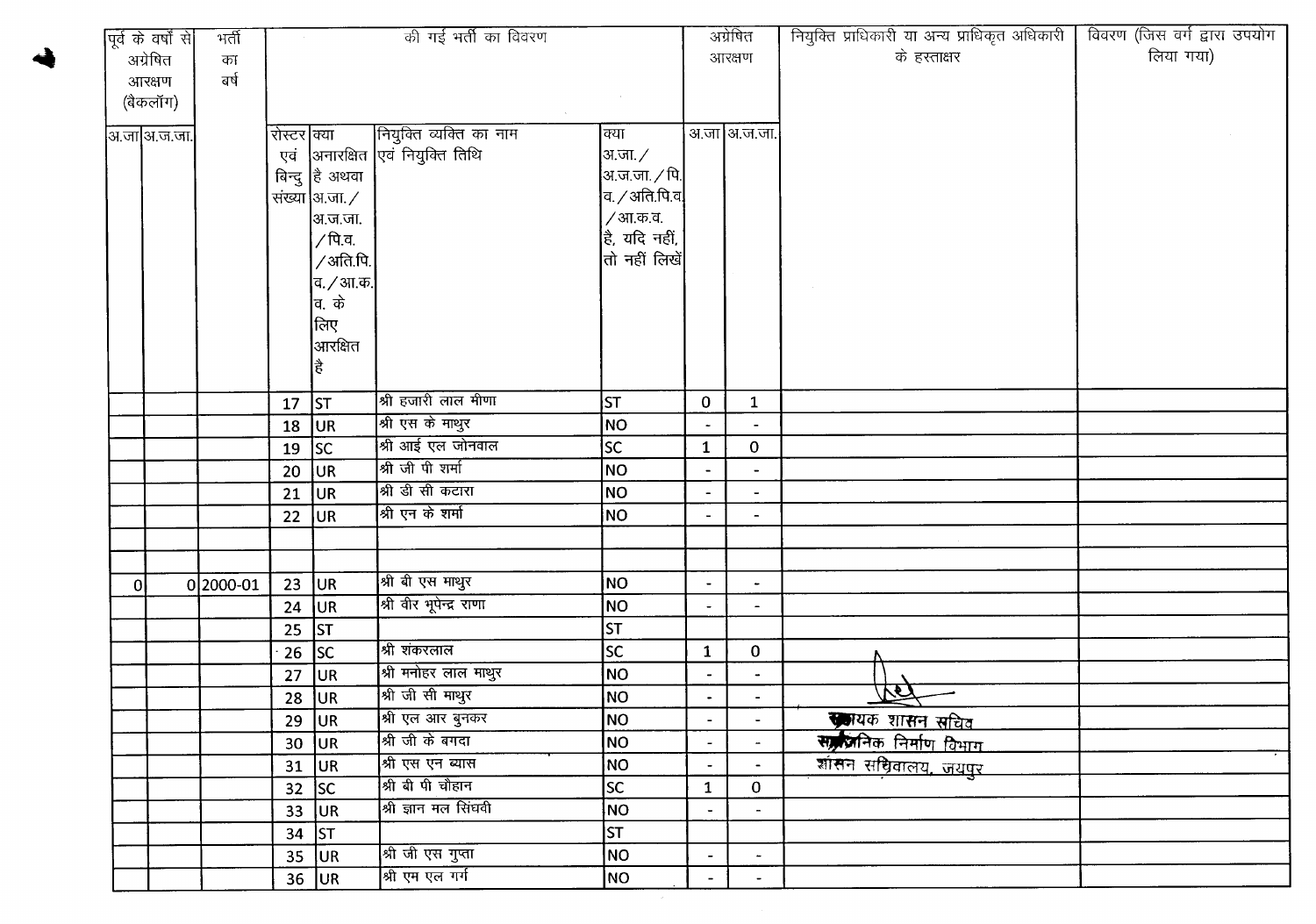|                | पूर्व के वर्षों से | भर्ती    |             |                   | की गई भर्ती का विवरण            |                                 |                          | अग्रेषित                 | नियुक्ति प्राधिकारी या अन्य प्राधिकृत अधिकारी | विवरण (जिस वर्ग द्वारा उपयोग |
|----------------|--------------------|----------|-------------|-------------------|---------------------------------|---------------------------------|--------------------------|--------------------------|-----------------------------------------------|------------------------------|
|                | अग्रेषित           | का       |             |                   |                                 |                                 |                          | आरक्षण                   | के हस्ताक्षर                                  | लिया गया)                    |
|                | आरक्षण             | ৰৰ্ষ     |             |                   |                                 |                                 |                          |                          |                                               |                              |
|                | (बैकलॉग)           |          |             |                   |                                 |                                 |                          |                          |                                               |                              |
|                | अ.जा अ.ज.जा.       |          | रोस्टर क्या |                   | नियुक्ति व्यक्ति का नाम         | क्या                            |                          | अ.जा अ.ज.जा.             |                                               |                              |
|                |                    |          |             |                   | एवं अनारक्षित एवं नियुक्ति तिथि | अ.जा. ∕                         |                          |                          |                                               |                              |
|                |                    |          |             | बिन्दु है अथवा    |                                 | अ.ज.जा. $\sqrt{\mathfrak{g}}$ . |                          |                          |                                               |                              |
|                |                    |          |             | संख्या अ.जा. ⁄    |                                 | व. ∕ अति.पि.व¦                  |                          |                          |                                               |                              |
|                |                    |          |             | अ.ज.जा.           |                                 | / आ.क.व.                        |                          |                          |                                               |                              |
|                |                    |          |             | / पि.व.           |                                 | है, यदि नहीं,                   |                          |                          |                                               |                              |
|                |                    |          |             | /अति.पि.          |                                 | तो नहीं लिखें                   |                          |                          |                                               |                              |
|                |                    |          |             | व. <i>/</i> आ.क.  |                                 |                                 |                          |                          |                                               |                              |
|                |                    |          |             | व. के             |                                 |                                 |                          |                          |                                               |                              |
|                |                    |          |             | लिए               |                                 |                                 |                          |                          |                                               |                              |
|                |                    |          |             | आरक्षित           |                                 |                                 |                          |                          |                                               |                              |
|                |                    |          |             | है                |                                 |                                 |                          |                          |                                               |                              |
|                |                    |          |             |                   | श्री एन पी काटोदिया             | No                              | $\bullet$                | $\overline{\phantom{a}}$ |                                               |                              |
|                |                    |          | 37<br>38    | <b>JUR</b><br> sc | श्री जी एन राव                  | <b>SC</b>                       | $\mathbf{1}$             | $\mathbf{0}$             |                                               |                              |
|                |                    |          | 39          | UR                | श्री एस ए सिददकी                | NO                              | $\blacksquare$           | $\blacksquare$           |                                               |                              |
|                |                    |          | 40          | UR.               | श्री एम सी संघिवी               | NO                              | $\blacksquare$           | $\blacksquare$           |                                               |                              |
|                |                    |          |             | 41 $ UR $         | श्री जी एस चौधरी                | <b>NO</b>                       | $\blacksquare$           | $\blacksquare$           |                                               |                              |
|                |                    |          | 42          | <b>ST</b>         |                                 | $\overline{\mathsf{lsr}}$       |                          |                          |                                               |                              |
|                |                    |          | 43          | UR.               | श्री ए के मित्तल                | <b>NO</b>                       | $\blacksquare$           | $\blacksquare$           |                                               |                              |
|                |                    |          | 44          | SC                |                                 | sc                              |                          |                          |                                               |                              |
|                |                    |          |             | $45$ UR           | श्री एस के अरोड़ा               | NO                              | $\blacksquare$           | $\blacksquare$           |                                               |                              |
|                |                    |          | 46          | <b>JUR</b>        | श्री के एल मिडढा                | NO                              | $\blacksquare$           | $\blacksquare$           |                                               |                              |
|                |                    |          |             |                   |                                 |                                 |                          |                          | $\bullet$                                     |                              |
|                |                    |          |             |                   |                                 |                                 |                          |                          |                                               |                              |
| $\overline{0}$ |                    | 02001-02 | 47          | <b>JUR</b>        | श्री जी एन सिंघवी               | NO                              | $\blacksquare$           | $\overline{\phantom{a}}$ |                                               |                              |
|                |                    |          | 48          | <b>JUR</b>        | श्री जी एस गुप्ता               | <b>NO</b>                       | $\blacksquare$           |                          | VOT                                           |                              |
|                |                    |          |             | 49 $ UR$          | श्री एस एल महीपाल               | NO                              | $\blacksquare$           | $\blacksquare$           | स <b>हा</b> यक शासन सचिव                      |                              |
|                |                    |          |             | $50$ ST           |                                 | ST                              |                          |                          | सार्वजनिक निर्माण विभाग                       |                              |
|                |                    |          | 51          | sc                |                                 | <b>SC</b>                       |                          |                          | शासन सचिवालय, जयपुर                           |                              |
|                |                    |          | 52          | UR <sub>1</sub>   | श्री ओ पी जौहरी                 | NO                              | $\overline{\phantom{m}}$ | $\blacksquare$           |                                               |                              |
|                |                    |          | 53          | UR.               | श्री के सी बोहरा                | NO                              | $\blacksquare$           | $\overline{\phantom{a}}$ |                                               |                              |
|                |                    |          | 54          | UR.               | श्री एस एल पुरोहित              | NO                              | $\overline{a}$           | $\overline{\phantom{a}}$ |                                               |                              |
|                |                    |          | 55          | UR                | श्री एस के सिंघवी               | NO                              | $\overline{\phantom{a}}$ | $\blacksquare$           |                                               |                              |
|                |                    |          |             | 56 $ UR $         | श्री अनिल कुमार गुप्ता          | NO                              | $\overline{\phantom{a}}$ | $\blacksquare$           |                                               |                              |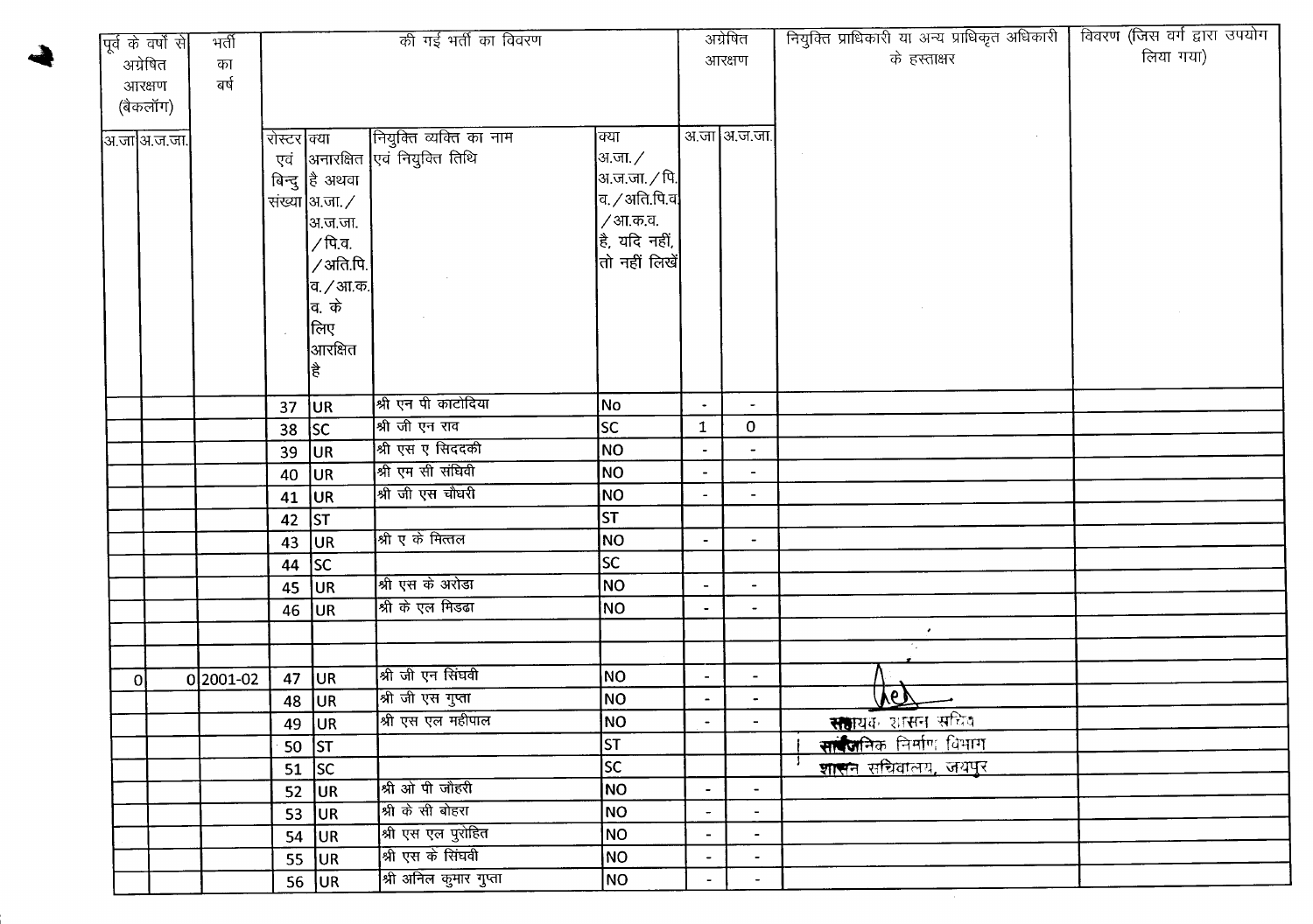|   | पूर्व के वर्षों से | भर्ती       |             |                        | की गई भर्ती का विवरण            |                       |                          | अग्रेषित                 | नियुक्ति प्राधिकारी या अन्य प्राधिकृत अधिकारी | विवरण (जिस वर्ग द्वारा उपयोग |
|---|--------------------|-------------|-------------|------------------------|---------------------------------|-----------------------|--------------------------|--------------------------|-----------------------------------------------|------------------------------|
|   | अग्रेषित           | का          |             |                        |                                 |                       |                          | आरक्षण                   | के हस्ताक्षर                                  | लिया गया)                    |
|   | आरक्षण             | बर्ष        |             |                        |                                 |                       |                          |                          |                                               |                              |
|   | (बैकलॉग)           |             |             |                        |                                 |                       |                          |                          |                                               |                              |
|   |                    |             |             |                        |                                 |                       |                          |                          |                                               |                              |
|   | अ.जा अ.ज.जा.       |             | रोस्टर क्या |                        | नियुक्ति व्यक्ति का नाम         | क्या                  |                          | अ.जा अ.ज.जा.             |                                               |                              |
|   |                    |             |             |                        | एवं अनारक्षित एवं नियुक्ति तिथि | आ.जा. $\angle$        |                          |                          |                                               |                              |
|   |                    |             |             | बिन्दु है अथवा         |                                 | अ.ज.जा. $\sqrt$ पि.   |                          |                          |                                               |                              |
|   |                    |             |             | संख्या  अ.जा. $\angle$ |                                 | व. / अति.पि.व $\vert$ |                          |                          |                                               |                              |
|   |                    |             |             | अ.ज.जा.                |                                 | /आ.क.व.               |                          |                          |                                               |                              |
|   |                    |             |             | /पि.व.                 |                                 | है, यदि नहीं,         |                          |                          |                                               |                              |
|   |                    |             |             | /अति.पि.               |                                 | तो नहीं लिखें         |                          |                          |                                               |                              |
|   |                    |             |             | व. <i>/</i> आ.क.       |                                 |                       |                          |                          |                                               |                              |
|   |                    |             |             | व. के                  |                                 |                       |                          |                          |                                               |                              |
|   |                    |             |             | लिए                    |                                 |                       |                          |                          |                                               |                              |
|   |                    |             |             | ॑आरक्षित               |                                 |                       |                          |                          |                                               |                              |
|   |                    |             |             | है                     |                                 |                       |                          |                          |                                               |                              |
|   |                    |             | 57 $ SC$    |                        |                                 | lsc.                  |                          |                          |                                               |                              |
|   |                    |             | 58          | UR.                    | श्री एस एस चारण                 | NO                    | $\overline{\phantom{a}}$ | $\blacksquare$           |                                               |                              |
|   |                    |             | 59          | ST                     |                                 | ST                    |                          |                          |                                               |                              |
|   |                    |             | 60          | UR.                    | श्री एस एस सिंघवी               | <b>NO</b>             | $\blacksquare$           | $\blacksquare$           |                                               |                              |
|   |                    |             | 61          | UR                     | श्री सी के बाफना                | NO                    |                          | $\blacksquare$           |                                               |                              |
|   |                    |             | 62          | UR                     | श्री आर पी खण्डेलवाल            | NO                    | $\bullet$                | $\blacksquare$           |                                               |                              |
|   |                    |             | 63          | sc                     |                                 | <b>SC</b>             |                          |                          |                                               |                              |
|   |                    |             | 64          | UR.                    | श्री वी के बियानी               | NO                    | $\blacksquare$           | $\blacksquare$           |                                               |                              |
|   |                    |             | $65$ UR     |                        | श्री एच सी माथुर                | NO                    | $\blacksquare$           |                          |                                               |                              |
|   |                    |             |             |                        |                                 |                       |                          |                          |                                               |                              |
|   |                    |             |             |                        |                                 |                       |                          |                          |                                               |                              |
| 0 |                    | $0 2002-03$ | 66          | UR                     | श्री पी पी माथुर                | NO                    | $\blacksquare$           | $\blacksquare$           | $4\epsilon$                                   |                              |
|   |                    |             | 67 $ ST $   |                        | श्री माधोलाल मीणा               | ST                    | $\mathbf{O}$             | $\mathbf{1}$             | सायव शासन महत्ति                              |                              |
|   |                    |             | 68 JUR      |                        | श्री पी के मित्तल               | NO                    | $\blacksquare$           | $\overline{\phantom{a}}$ | सार्वजनिक निर्णय जिम्मा                       |                              |
|   |                    |             | $69$ SC     |                        |                                 | lsc                   |                          |                          | साझन सुद्यितनम्, अस्तुत                       |                              |
|   |                    |             | 70          | <b>JUR</b>             | श्री एस के पुरोहित              | NO                    | $\blacksquare$           |                          |                                               |                              |
|   |                    |             | 71          | UR                     | श्री एस के सांघी                | NO                    | $\overline{\phantom{a}}$ | $\overline{\phantom{a}}$ |                                               |                              |
|   |                    |             |             | $72$ UR                | श्री टी सी खिम्पल               | NO                    | $\blacksquare$           | $\blacksquare$           |                                               |                              |
|   |                    |             |             | $73$ JUR               | श्री आर सी ब्यास                | NO                    | $\blacksquare$           | $\blacksquare$           |                                               |                              |
|   |                    |             |             | 74 $ UR $              | श्री अशोक कुमार                 | NO                    | $\blacksquare$           | $\bullet$                |                                               |                              |
|   |                    |             | 75 $ ST $   |                        |                                 | $\sqrt{5T}$           |                          |                          |                                               |                              |
|   |                    |             |             | 76 $ SC$               |                                 | lsc                   |                          |                          |                                               |                              |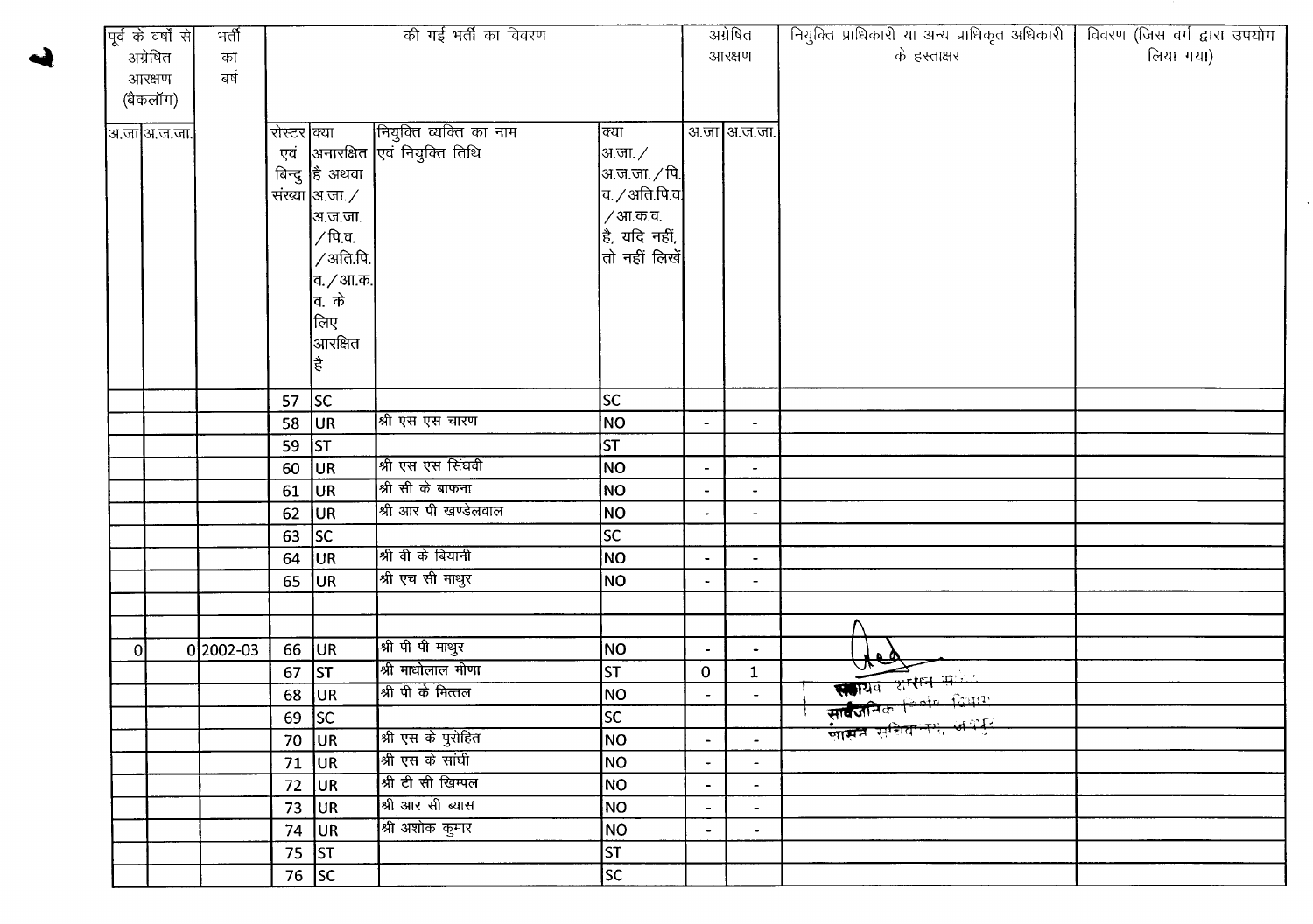|          | पूर्व के वर्षों से | भर्ती       |             |                                     | की गई भर्ती का विवरण            |                                                  |                          | अग्रेषित                     | नियुक्ति प्राधिकारी या अन्य प्राधिकृत अधिकारी | विवरण (जिस वर्ग द्वारा उपयोग |
|----------|--------------------|-------------|-------------|-------------------------------------|---------------------------------|--------------------------------------------------|--------------------------|------------------------------|-----------------------------------------------|------------------------------|
|          | अग्रेषित           | का          |             |                                     |                                 |                                                  |                          | आरक्षण                       | के हस्ताक्षर                                  | लिया गया)                    |
|          | आरक्षण             | वर्ष        |             |                                     |                                 |                                                  |                          |                              |                                               |                              |
|          | (बैकलॉग)           |             |             |                                     |                                 |                                                  |                          |                              |                                               |                              |
|          |                    |             |             |                                     |                                 |                                                  |                          |                              |                                               |                              |
|          | अ.जा अ.ज.जा.       |             | रोस्टर क्या |                                     | नियुक्ति व्यक्ति का नाम         | क्या                                             |                          | अ.जा अ.ज.जा.                 |                                               |                              |
|          |                    |             |             |                                     | एवं आनारक्षित एवं नियुक्ति तिथि | अ.जा. /                                          |                          |                              |                                               |                              |
|          |                    |             |             | बिन्दु है अथवा                      |                                 | अ.ज.जा. ∕ पि. $\vert$                            |                          |                              |                                               |                              |
|          |                    |             |             | संख्या $\vert$ अ.जा. $\angle$       |                                 | $ $ व. $\diagup$ अति.पि.व $ $                    |                          |                              |                                               |                              |
|          |                    |             |             | अ.ज.जा.                             |                                 | / आ.क.व.<br>$ \hat{\mathsf{g}} $ , यदि नहीं, $ $ |                          |                              |                                               |                              |
|          |                    |             |             | ∕ पि.व.<br>$\sqrt{3}$ ति.पि. $\mid$ |                                 | तो नहीं लिखें $\mid$                             |                          |                              |                                               |                              |
|          |                    |             |             |                                     |                                 |                                                  |                          |                              |                                               |                              |
|          |                    |             |             | व. / आ.क. $\mid$<br>व. के           |                                 |                                                  |                          |                              |                                               |                              |
|          |                    |             |             | लिए                                 |                                 |                                                  |                          |                              |                                               |                              |
|          |                    |             |             | $\vert$ आरक्षित                     |                                 |                                                  |                          |                              |                                               |                              |
|          |                    |             |             | है                                  |                                 |                                                  |                          |                              |                                               |                              |
|          |                    |             |             |                                     |                                 |                                                  |                          |                              |                                               |                              |
|          |                    |             | 77          | UR.                                 | श्री आर एन बियानी               | NO                                               | $\blacksquare$           | $\overline{\phantom{a}}$     |                                               |                              |
|          |                    |             | 78          | <b>JUR</b>                          | श्री आर के गुप्ता               | NO                                               | $\overline{a}$           | $\overline{\phantom{a}}$     |                                               |                              |
|          |                    |             | 79          | UR.                                 | श्री अनिल कुमार शर्मा           | NO                                               | $\blacksquare$           | $\overline{\phantom{a}}$     |                                               |                              |
|          |                    |             | 80          | <b>JUR</b>                          | श्री गजानन्द शर्मा              | NO                                               | $\ddot{\phantom{1}}$     | $\overline{\phantom{a}}$     |                                               |                              |
|          |                    |             |             |                                     |                                 |                                                  |                          |                              |                                               |                              |
|          |                    |             |             |                                     |                                 |                                                  |                          |                              |                                               |                              |
| $\Omega$ |                    | $0 2003-04$ | $81$ UR     |                                     | श्री पी सी छाबड़ा               | NO.                                              | $\blacksquare$           | $\blacksquare$               |                                               |                              |
|          |                    |             | 82          | SC                                  |                                 | $\blacksquare$                                   | $\blacksquare$           | $\overline{a}$               |                                               |                              |
|          |                    |             | 83          | UR                                  | श्री एम एल जैन                  | NO                                               |                          | $\blacksquare$               |                                               |                              |
|          |                    |             | 84          | $\vert$ ST                          |                                 |                                                  | $\overline{\phantom{a}}$ | $\frac{1}{2}$                |                                               |                              |
|          |                    |             | 85          | UR                                  | श्री श्रीधर ब्यास               | <b>NO</b>                                        | $\bullet$                | $\overline{\phantom{a}}$     |                                               |                              |
|          |                    |             |             | 86 JUR                              | श्री बी डी कल्ला                | NO                                               | $\blacksquare$           | $\bullet$                    |                                               |                              |
|          |                    |             | 87          | UR                                  | श्री देवीलाल पटेल               | NO                                               | $\blacksquare$           |                              |                                               |                              |
|          |                    |             |             | 88 SC                               |                                 |                                                  |                          |                              | <b>संहा</b> यक राज्यन व                       |                              |
|          |                    |             |             | $89$ UR                             | श्री आर के सनाढय                | NO                                               |                          |                              | <b>सम्बैज</b> निक हालाण विकास                 |                              |
|          |                    |             |             | $90$ UR                             | श्री एच सी माथुर                | NO                                               |                          |                              | <b>लास्कर स्त्रीताला, जयेगी</b>               |                              |
|          |                    |             |             | 91 $ UR $                           | श्री सोहनलाल विश्नोई            | NO                                               | $\blacksquare$           | $\bullet$                    |                                               |                              |
|          |                    |             |             | 92 $ ST$                            |                                 | $\omega$                                         |                          |                              |                                               |                              |
|          |                    |             |             | 93 $ UR $                           | श्री आर सी गर्ग                 | NO                                               |                          | $\qquad \qquad \blacksquare$ |                                               |                              |
|          |                    |             |             | 94 $ SC$                            |                                 | $\sim$                                           |                          |                              |                                               |                              |
|          |                    |             |             | 95 $ UR $                           | श्री ए पी खत्री                 | NO                                               |                          | $\blacksquare$               |                                               |                              |
|          |                    |             |             | $96$ JUR                            | श्री सी पी कडवासरा              | NO                                               | $\sim$                   | $\blacksquare$               |                                               |                              |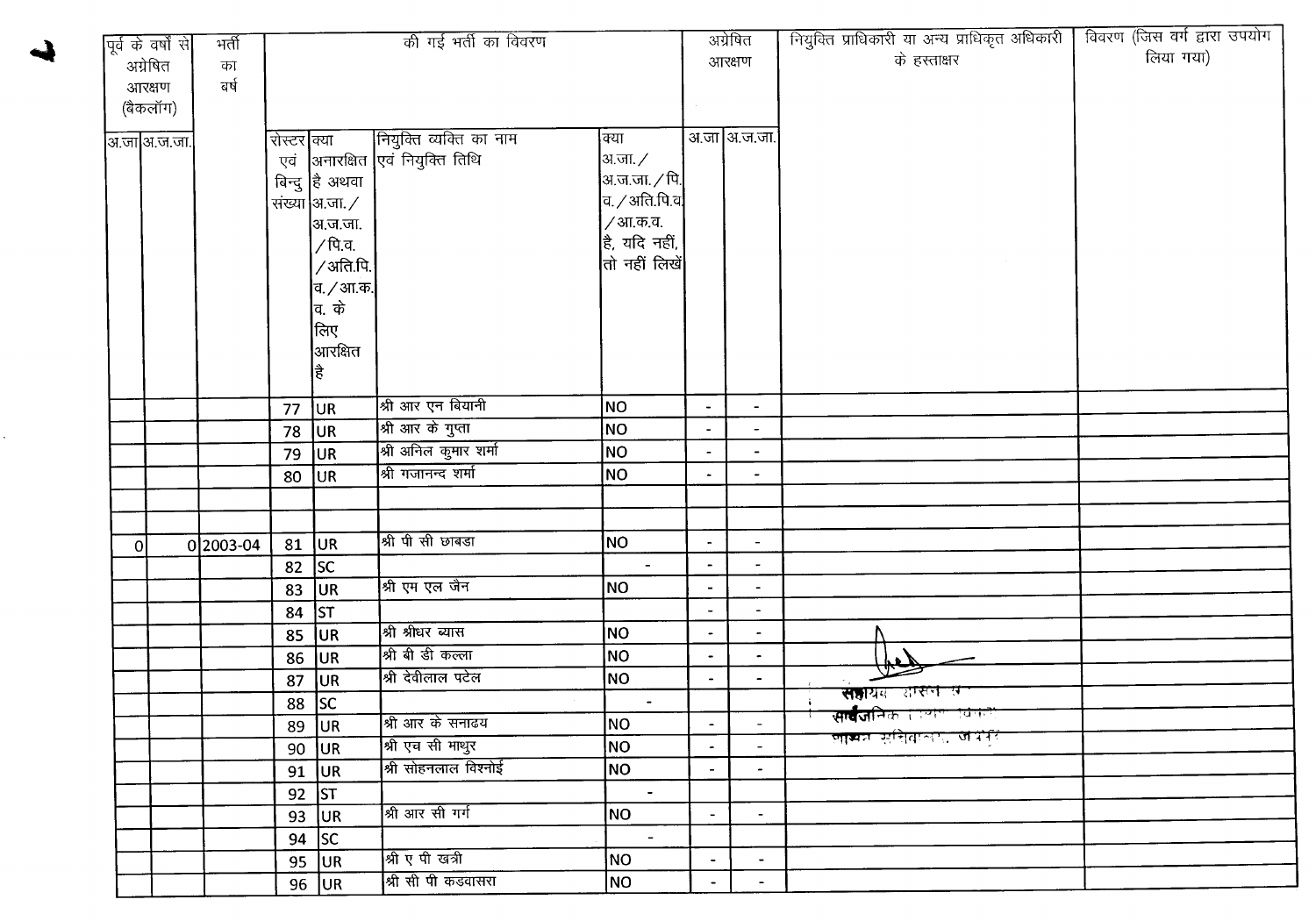|   | पूर्व के वर्षों से    | भर्ती     |                         |                                                      | की गई भर्ती का विवरण               |                          |                                  | अग्रेषित                                   | नियुक्ति प्राधिकारी या अन्य प्राधिकृत अधिकारी                | विवरण (जिस वर्ग द्वारा उपयोग<br>लिया गया) |
|---|-----------------------|-----------|-------------------------|------------------------------------------------------|------------------------------------|--------------------------|----------------------------------|--------------------------------------------|--------------------------------------------------------------|-------------------------------------------|
|   | अग्रेषित              | का        |                         |                                                      |                                    |                          |                                  | आरक्षण                                     | के हस्ताक्षर                                                 |                                           |
|   | आरक्षण                | बर्ष      |                         |                                                      |                                    |                          |                                  |                                            |                                                              |                                           |
|   | (बैकलॉग)              |           |                         |                                                      |                                    |                          |                                  |                                            |                                                              |                                           |
|   |                       |           | रोस्टर क्या             |                                                      | नियुक्ति व्यक्ति का नाम            | क्या                     |                                  | अ.जा अ.ज.जा.                               |                                                              |                                           |
|   | <u>ञि.जा</u> ञि.ज.जा. |           |                         |                                                      | एवं अनारक्षित एवं नियुक्ति तिथि    | अ.जा. ∕                  |                                  |                                            |                                                              |                                           |
|   |                       |           |                         | बिन्दु है अथवा                                       |                                    | अ.ज.जा. $/$ पि.          |                                  |                                            |                                                              |                                           |
|   |                       |           |                         | संख्या अ.जा. $\angle$                                |                                    | $\sigma$ / अति.पि.व      |                                  |                                            |                                                              |                                           |
|   |                       |           |                         | अ.ज.जा.                                              |                                    | / आ.क.व.                 |                                  |                                            |                                                              |                                           |
|   |                       |           |                         | ∕ पि.व.                                              |                                    | है, यदि नहीं,            |                                  |                                            |                                                              |                                           |
|   |                       |           |                         | /अति.पि.                                             |                                    | तो नहीं लिखें            |                                  |                                            |                                                              |                                           |
|   |                       |           |                         | व. <i>/</i> आ.क.                                     |                                    |                          |                                  |                                            |                                                              |                                           |
|   |                       |           |                         | वि. के                                               |                                    |                          |                                  |                                            |                                                              |                                           |
|   |                       |           |                         | लिए                                                  |                                    |                          |                                  |                                            |                                                              |                                           |
|   |                       |           |                         | आरक्षित                                              |                                    |                          |                                  |                                            |                                                              |                                           |
|   |                       |           |                         | है                                                   |                                    |                          |                                  |                                            |                                                              |                                           |
|   |                       |           | 97                      | UR.                                                  | श्री आर सी पुरोहित                 | NO                       |                                  | $\blacksquare$                             |                                                              |                                           |
|   |                       |           | 98                      | sc                                                   |                                    | $\blacksquare$           |                                  |                                            |                                                              |                                           |
|   |                       |           | 99                      | $\overline{\mathsf{s}\mathsf{\scriptscriptstyle T}}$ |                                    | $\blacksquare$           |                                  |                                            |                                                              |                                           |
|   |                       |           | $100$ UR                |                                                      | श्री बी आर जांगिड                  | NO                       | $\bullet$                        | $\blacksquare$                             |                                                              |                                           |
|   |                       |           | $\mathbf{1}$            | UR                                                   | श्री जे के लोहिया                  | <b>NO</b>                | $\overline{\phantom{a}}$         |                                            |                                                              |                                           |
|   |                       |           |                         |                                                      |                                    |                          |                                  |                                            |                                                              |                                           |
|   |                       |           |                         |                                                      |                                    |                          |                                  |                                            |                                                              |                                           |
| 0 |                       | 0 2004-05 | $2^{\circ}$             | UR.                                                  | श्री रोशनलाल सिसांदिया             | NO                       | $\blacksquare$<br>$\blacksquare$ | $\blacksquare$<br>$\overline{\phantom{a}}$ |                                                              |                                           |
|   |                       |           | 3 <sup>2</sup>          | UR                                                   | श्री हरीराम मंडा                   | NO <sub>1</sub><br>NO    |                                  | $\overline{\phantom{a}}$                   |                                                              |                                           |
|   |                       |           | $\overline{\mathbf{4}}$ | UR                                                   | श्री सी पी गौड<br>श्री टी सी छाजेड | <b>NO</b>                | $\blacksquare$<br>$\blacksquare$ | $\overline{\phantom{a}}$                   |                                                              |                                           |
|   |                       |           | 5                       | <b>JUR</b>                                           | श्री के जी मित्तल                  | NO                       | $\blacksquare$                   | $\blacksquare$                             |                                                              |                                           |
|   |                       |           | 6                       | <b>JUR</b>                                           | श्री एस के गोयल                    | <b>SC</b>                | $\mathbf{1}$                     | $\mathbf{0}$                               |                                                              |                                           |
|   |                       |           | $\overline{7}$          | sc                                                   | श्री मुरली मनोहर गुप्ता            | NO                       | $\bullet$                        | $\tilde{\phantom{a}}$                      | $he\lambda$                                                  |                                           |
|   |                       |           | 8                       | UR                                                   |                                    | ST                       |                                  |                                            |                                                              |                                           |
|   |                       |           |                         | $9$ ST                                               |                                    | NO                       | $\blacksquare$                   | $\overline{\phantom{a}}$                   | <u>सञ्जयक शासन सदिल </u><br><u>सार्वजनिक निर्माण किन्तुम</u> |                                           |
|   |                       |           |                         | $10$ UR                                              |                                    | NO                       | $\qquad \qquad \blacksquare$     | $\hbox{\small -}$                          |                                                              |                                           |
|   |                       |           |                         | $11$ UR                                              |                                    | NO                       | $\overline{\phantom{a}}$         | $\blacksquare$                             |                                                              |                                           |
|   |                       |           | 12                      | UR                                                   | श्री टी सी जाटोल                   | $\overline{\mathsf{sc}}$ | $\mathbf{1}$                     | $\mathbf 0$                                |                                                              |                                           |
|   |                       |           |                         | $\overline{13}$ SC                                   |                                    | NO                       | $\overline{\phantom{a}}$         | $\blacksquare$                             |                                                              |                                           |
|   |                       |           |                         | $14$ UR                                              |                                    | NO                       | $\bullet$                        | $\blacksquare$                             |                                                              |                                           |
|   |                       |           |                         | $15$ UR                                              |                                    | NO                       | $\overline{\phantom{a}}$         | $\overline{\phantom{a}}$                   |                                                              |                                           |
|   |                       |           |                         | $16$ UR                                              |                                    |                          |                                  |                                            |                                                              |                                           |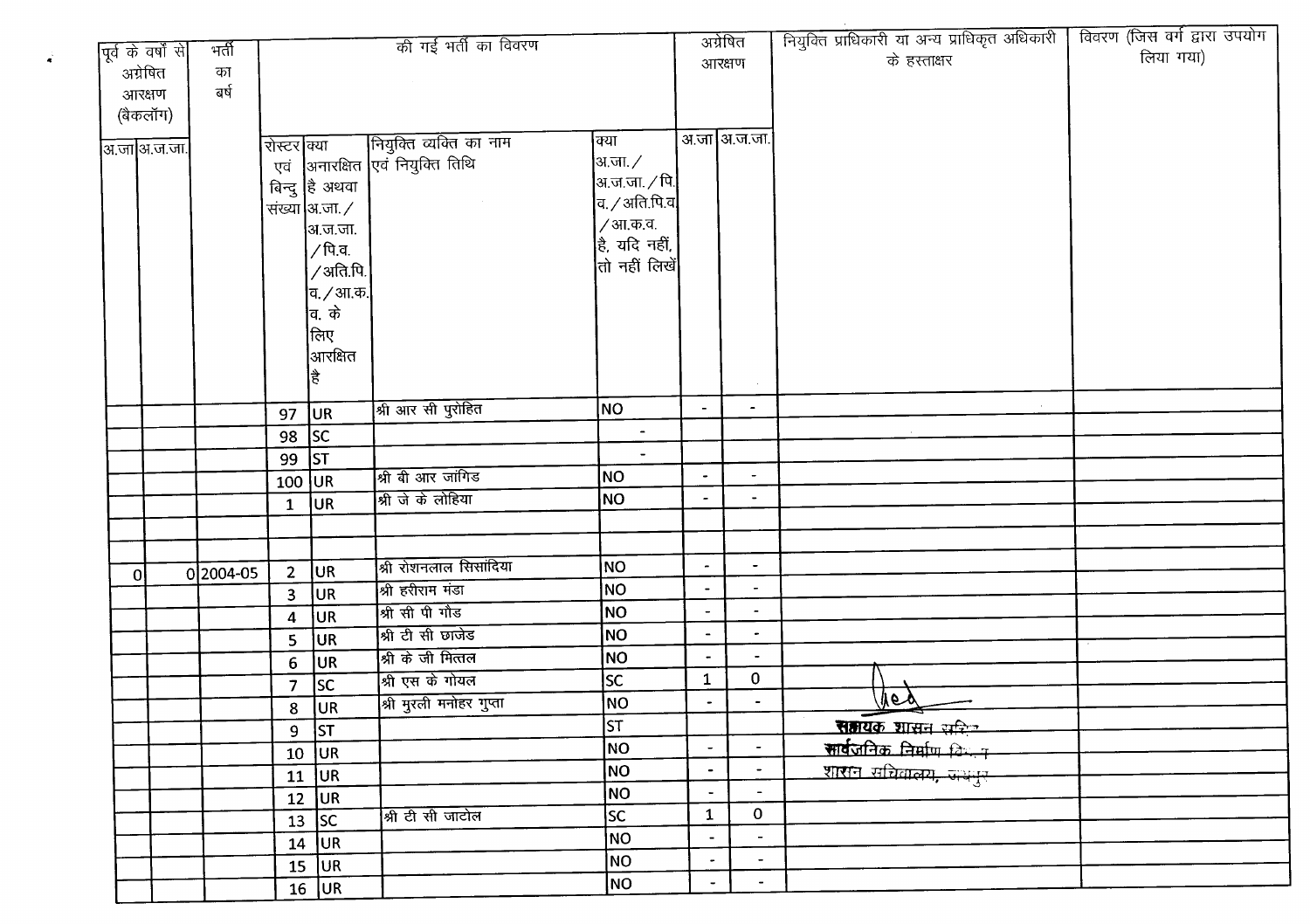| पूर्व के वर्षों से | मर्ती     |             |                                   | की गई भर्ती का विवरण            |                                                        |                          | अग्रेषित                      | नियुक्ति प्राधिकारी या अन्य प्राधिकृत अधिकारी<br>विवरण (जिस वर्ग द्वारा उपयोग |
|--------------------|-----------|-------------|-----------------------------------|---------------------------------|--------------------------------------------------------|--------------------------|-------------------------------|-------------------------------------------------------------------------------|
| अग्रेषित           | का        |             |                                   |                                 |                                                        |                          | आरक्षण                        | लिया गया)<br>के हस्ताक्षर                                                     |
| आरक्षण             | बर्ष      |             |                                   |                                 |                                                        |                          |                               |                                                                               |
| (बैकलॉग)           |           |             |                                   |                                 |                                                        |                          |                               |                                                                               |
| अ.जा अ.ज.जा.       |           | रोस्टर क्या |                                   | नियुक्ति व्यक्ति का नाम         | क्या                                                   |                          | अ.जा आ.ज.जा.                  |                                                                               |
|                    |           |             |                                   | एवं आनारक्षित एवं नियुक्ति तिथि | अ.जा. ∕                                                |                          |                               |                                                                               |
|                    |           |             | बिन्दु हि अथवा                    |                                 | अ.ज.जा. ∕ पि. <mark> </mark><br>$a$ / अति.पि.व $\vert$ |                          |                               |                                                                               |
|                    |           |             | संख्या आ.जा. $\angle$<br> अ.ज.जा. |                                 | /आ.क.व.                                                |                          |                               |                                                                               |
|                    |           |             | ∕ पि.व.                           |                                 | है, यदि नहीं,                                          |                          |                               |                                                                               |
|                    |           |             | /अति.पि. <sup>!</sup>             |                                 | तो नहीं लिखें                                          |                          |                               |                                                                               |
|                    |           |             | व. <i>/</i> आ.क.                  |                                 |                                                        |                          |                               |                                                                               |
|                    |           |             | व. के                             |                                 |                                                        |                          |                               |                                                                               |
|                    |           |             | लिए                               |                                 |                                                        |                          |                               |                                                                               |
|                    |           |             | आरक्षित                           |                                 |                                                        |                          |                               |                                                                               |
|                    |           |             | है                                |                                 |                                                        |                          |                               |                                                                               |
|                    |           | 17 $ ST $   |                                   |                                 | ST                                                     |                          |                               |                                                                               |
|                    |           | 18          | UR                                |                                 | <b>NO</b>                                              | $\bullet$                | $\rightarrow$<br>$\mathbf{O}$ |                                                                               |
|                    |           | 19 $ SC$    |                                   | श्री चन्द्रलाल वर्मा            | <b>SC</b>                                              | $\mathbf{1}$             |                               |                                                                               |
|                    |           |             |                                   |                                 |                                                        |                          |                               |                                                                               |
|                    |           |             |                                   | श्री राजमल जैन                  | <b>NO</b>                                              | $\blacksquare$           | $\bullet$                     |                                                                               |
| 0                  | 0 2005-06 | 20          | <b>JUR</b>                        |                                 | NO                                                     | $\ddot{\phantom{0}}$     | $\overline{\phantom{a}}$      |                                                                               |
|                    |           | 21          | UR.<br><b>JUR</b>                 |                                 | NO                                                     | $\overline{\phantom{a}}$ | $\overline{\phantom{a}}$      |                                                                               |
|                    |           | 22<br>23    | UR                                |                                 | NO                                                     | $\overline{\phantom{a}}$ |                               |                                                                               |
|                    |           | 24          | <b>JUR</b>                        |                                 | NO                                                     |                          |                               |                                                                               |
|                    |           |             | 25 $ ST $                         |                                 | ST                                                     |                          |                               |                                                                               |
|                    |           |             | $\overline{26}$ SC                | श्री मांगीलाल वर्मा             | SC.                                                    | $\mathbf{1}$             | $\mathbf{0}$                  | اروا                                                                          |
|                    |           |             |                                   |                                 |                                                        |                          |                               | <u>सम्रायक शासन अमिन</u>                                                      |
|                    |           |             |                                   |                                 |                                                        |                          |                               | <u>सार्वजनिक निर्माण विभाग</u>                                                |
|                    | 2006-07   |             |                                   | 27 UR श्री भुवनेश चन्द माथुर    | NO                                                     | $\sim$                   |                               | शासन सुरिद्यालय उत्सवह<br>13.                                                 |
|                    |           |             | $28$ UR                           | श्री आर के वागडा                | NO                                                     | $\blacksquare$           | $\sim$                        |                                                                               |
|                    |           |             | $29$ UR                           | श्री एम एल धायल                 | NO                                                     | $\blacksquare$           | $\bullet$                     |                                                                               |
|                    |           |             |                                   |                                 |                                                        |                          |                               |                                                                               |
|                    |           |             |                                   | श्री दीवान सिंह वर्मा           | NO                                                     | $\blacksquare$           | $\bullet$ .                   |                                                                               |
| οl                 | 5 2007-08 |             | $30$ UR                           | श्री तुलसी राम शर्मा            | NO                                                     | $\blacksquare$           | $\blacksquare$                |                                                                               |
|                    |           |             | $31$ UR<br>$32$ SC                | श्री एस आर तुनगरिया             | sc                                                     | $\mathbf{1}$             | $\mathbf{0}$                  |                                                                               |
|                    |           |             |                                   |                                 |                                                        |                          |                               |                                                                               |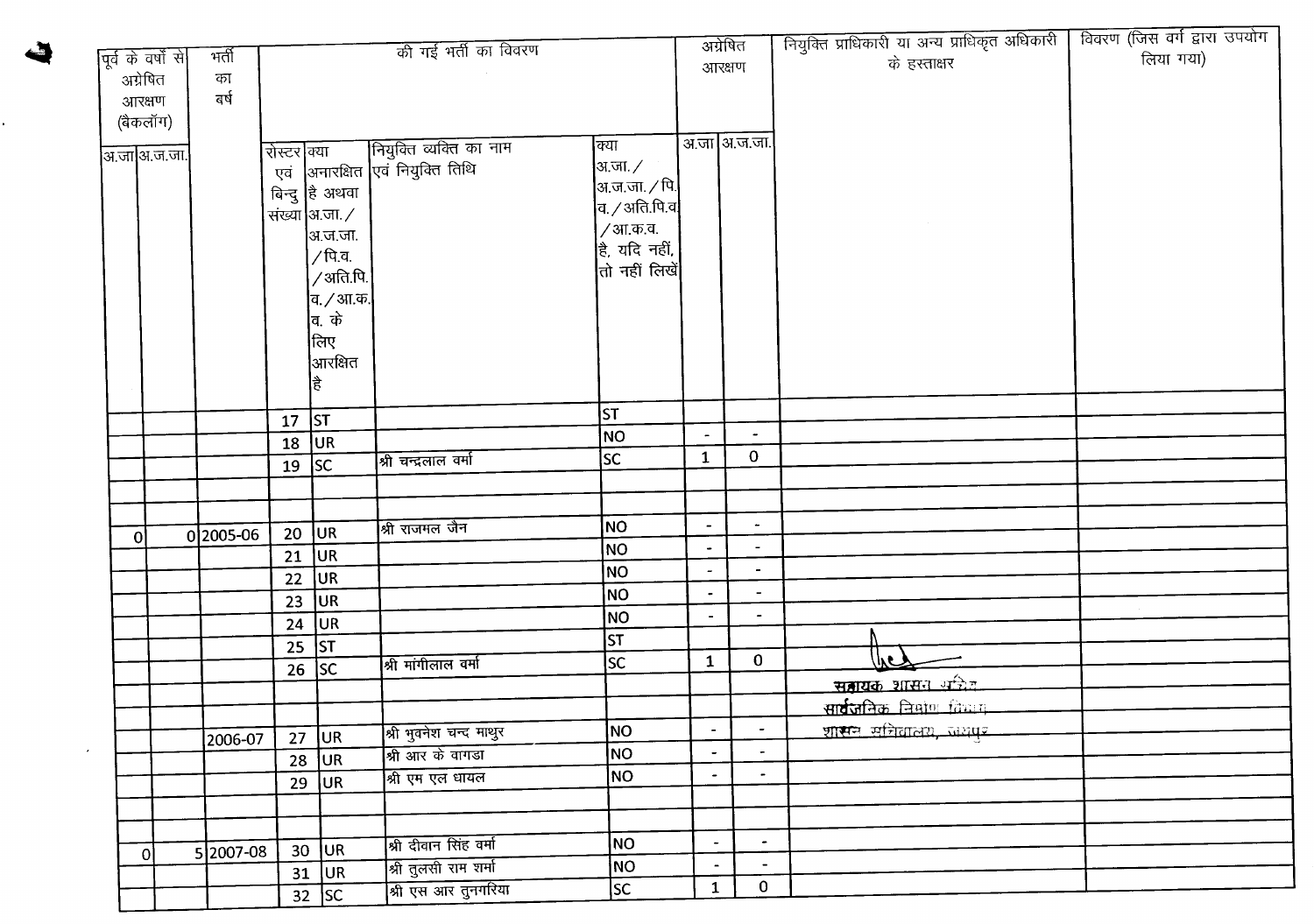|    | पूर्व के वर्षों से | भर्ती     |             |                  | की गई भर्ती का विवरण             |                      |                          | अग्रेषित                 | नियुक्ति प्राधिकारी या अन्य प्राधिकृत अधिकारी | विवरण (जिस वर्ग द्वारा उपयोग |
|----|--------------------|-----------|-------------|------------------|----------------------------------|----------------------|--------------------------|--------------------------|-----------------------------------------------|------------------------------|
|    | अग्रेषित           | का        |             |                  |                                  |                      |                          | आरक्षण                   | के हस्ताक्षर                                  | लिया गया)                    |
|    | आरक्षण             | बर्ष      |             |                  |                                  |                      |                          |                          |                                               |                              |
|    | (बैकलॉग)           |           |             |                  |                                  |                      |                          |                          |                                               |                              |
|    |                    |           |             |                  |                                  |                      |                          |                          |                                               |                              |
|    | आ़जा अ.ज.जा.       |           | रोस्टर क्या |                  | नियुक्ति व्यक्ति का नाम          | क्या                 |                          | अ.जा अ.ज.जा.             |                                               |                              |
|    |                    |           |             |                  | एवं  अनारक्षित एवं नियुक्ति तिथि | अ.जा. ∕              |                          |                          |                                               |                              |
|    |                    |           |             | बिन्दु है अथवा   |                                  | अ.ज.जा. ∕ पि.        |                          |                          |                                               |                              |
|    |                    |           |             | संख्या अ.जा./    |                                  | $a$ . / अति.पि.व $l$ |                          |                          |                                               |                              |
|    |                    |           |             | ]अ.ज.जा.         |                                  | ⁄ आ.क.व.             |                          |                          |                                               |                              |
|    |                    |           |             | ∕ पि.व.          |                                  | है, यदि नहीं,        |                          |                          |                                               |                              |
|    |                    |           |             | /अति.पि.         |                                  | तो नहीं लिखें        |                          |                          |                                               |                              |
|    |                    |           |             | व. <i>/</i> आ.क. |                                  |                      |                          |                          |                                               |                              |
|    |                    |           |             | वि. के           |                                  |                      |                          |                          |                                               |                              |
|    |                    |           |             | लिए              |                                  |                      |                          |                          |                                               |                              |
|    |                    |           |             | आरक्षित          |                                  |                      |                          |                          |                                               |                              |
|    |                    |           |             | है               |                                  |                      |                          |                          |                                               |                              |
|    |                    |           | 33 $ UR $   |                  | श्री अशोक कुमार अरोडा            | NO                   | $\blacksquare$           | $\overline{\phantom{a}}$ |                                               |                              |
|    |                    |           | 34          | <b>ST</b>        |                                  | <b>ST</b>            |                          |                          |                                               |                              |
|    |                    |           | 35          | UR.              | श्री आशिक अली                    | NO                   | $\blacksquare$           | $\blacksquare$           |                                               |                              |
|    |                    |           | 36          | UR.              | श्री धीरेन्द्र माथुर             | NO                   | $\overline{\phantom{a}}$ | $\hat{\phantom{a}}$      |                                               |                              |
|    |                    |           | 37          | UR               |                                  | No                   |                          |                          |                                               |                              |
|    |                    |           | 38          | lsc              | श्री फतेह सिंह आसोजिया           | <b>SC</b>            | $\mathbf{1}$             | $\mathbf{0}$             |                                               |                              |
|    |                    |           |             |                  |                                  |                      |                          |                          |                                               |                              |
|    |                    |           |             |                  |                                  |                      |                          |                          |                                               |                              |
| οl |                    | 6 2008-09 | 39          | UR               | श्री डी के थानवी                 | <b>NO</b>            | $\blacksquare$           | $\blacksquare$           |                                               |                              |
|    |                    |           | 40          | UR               | श्री पदम कुमार जैन               | NO                   | $\blacksquare$           | $\blacksquare$           |                                               |                              |
|    |                    |           | 41          | UR               | श्री कान्तिलाल एस माथुर          | <b>NO</b>            | $\blacksquare$           | $\blacksquare$           |                                               |                              |
|    |                    |           | 42          | ST               |                                  | <b>ST</b>            |                          |                          |                                               |                              |
|    |                    |           | 43          | UR.              | श्री असीम कुमार शर्मा            | NO                   | $\overline{\phantom{a}}$ | $\overline{\phantom{0}}$ | trat                                          |                              |
|    |                    |           | 44          | <b>SC</b>        |                                  | <b>SC</b>            | $\mathbf{1}$             | 0                        | <u>राज्ञयक शासन सचित्र</u>                    |                              |
|    |                    |           |             | 45 $ UR$         | श्रीमती अंजु शर्मा               | <b>NO</b>            |                          |                          | सार्वजनिक निर्माण <u>ि न</u>                  |                              |
|    |                    |           | 46          | UR               | श्री बी डी महेश्वरी              | NO                   | $\blacksquare$           | $\blacksquare$           | शासन सचिवालय, जयपुर                           |                              |
|    |                    |           | 47          | UR.              | श्री अरूण कुमार सांगी            | <b>NO</b>            | $\overline{\phantom{0}}$ | $\blacksquare$           |                                               |                              |
|    |                    |           |             |                  |                                  |                      |                          |                          |                                               |                              |
|    |                    |           |             |                  |                                  |                      |                          |                          |                                               |                              |
| 0  |                    | 6 2009-10 | 48          | UR.              | श्री गोपाल लाल माथुर             | NO                   | $\blacksquare$           | $\blacksquare$           |                                               |                              |
|    |                    |           | 49          | UR               | श्री शिवलहरी शर्मा               | NO                   | $\blacksquare$           | $\tilde{\phantom{a}}$    |                                               |                              |
|    |                    |           |             | $50$ ST          |                                  | lst.                 |                          |                          |                                               |                              |

 $\mathcal{L}$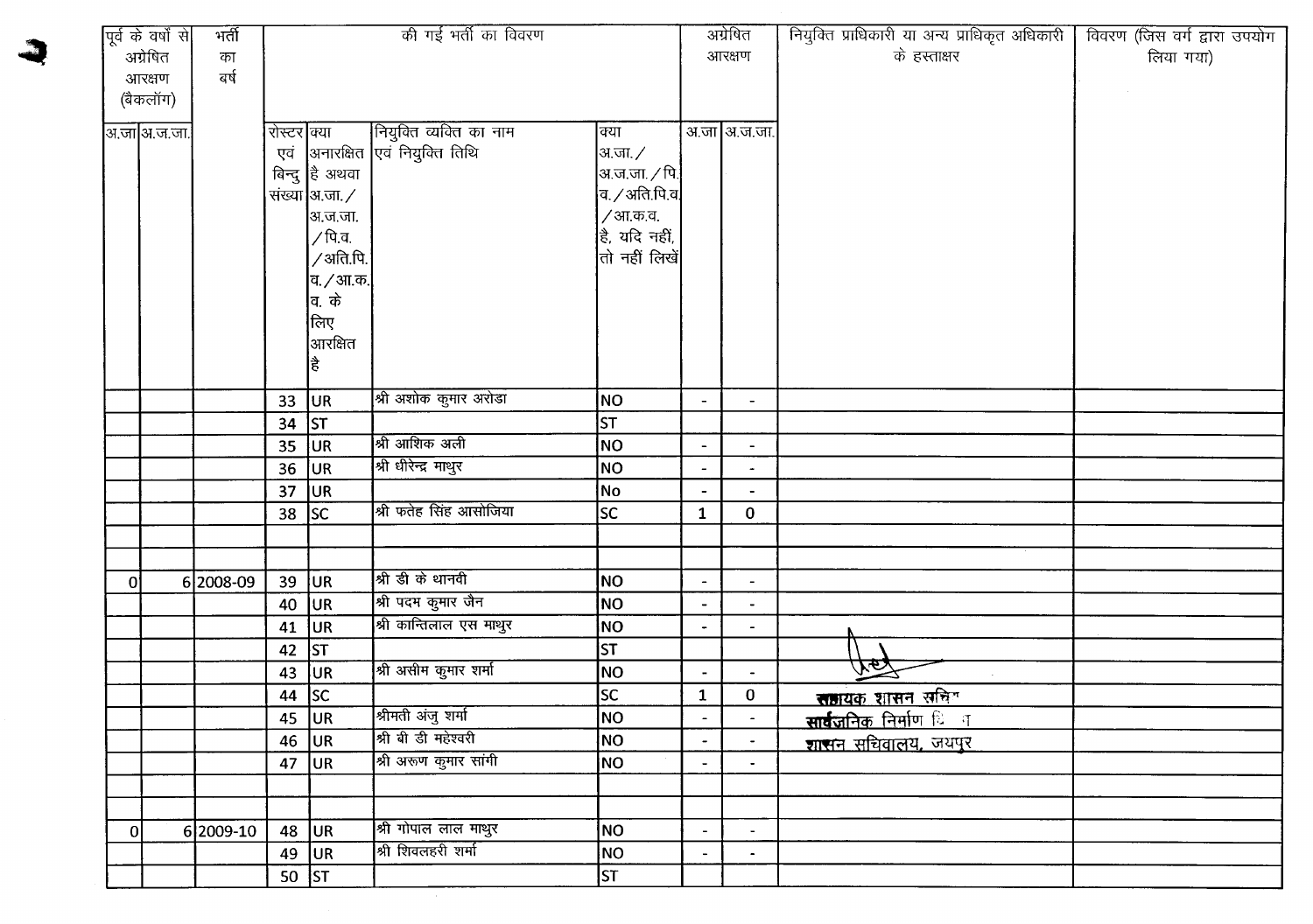|          |                                 | भर्ती     |             |                | की गई भर्ती का विवरण        |                                |                          | अग्रेषित                 | नियुक्ति प्राधिकारी या अन्य प्राधिकृत अधिकारी | विवरण (जिस वर्ग द्वारा उपयोग |
|----------|---------------------------------|-----------|-------------|----------------|-----------------------------|--------------------------------|--------------------------|--------------------------|-----------------------------------------------|------------------------------|
|          | पूर्व के वर्षों से <br>अग्रेषित | का        |             |                |                             |                                |                          | आरक्षण                   | के हस्ताक्षर                                  | लिया गया)                    |
|          | आरक्षण                          | ৰৰ্ষ      |             |                |                             |                                |                          |                          |                                               |                              |
|          | (बैकलॉग)                        |           |             |                |                             |                                |                          |                          |                                               |                              |
|          |                                 |           |             |                |                             |                                |                          |                          |                                               |                              |
|          | अ.जा अ.ज.जा.                    |           | रोस्टर क्या |                | नियुक्ति व्यक्ति का नाम     | क्या                           |                          | अ.जा आ.ज.जा.             |                                               |                              |
|          |                                 |           | एवं         |                | अनारक्षित एवं नियुक्ति तिथि | अ.जा. /                        |                          |                          |                                               |                              |
|          |                                 |           |             | बिन्दु है अथवा |                             | अ.ज.जा. ⁄ पि. <b> </b>         |                          |                          |                                               |                              |
|          |                                 |           |             | संख्या आ.जा. / |                             | व. / अति.पि.व $\vert$          |                          |                          |                                               |                              |
|          |                                 |           |             | अ.ज.जा.        |                             | / आ.क.व.                       |                          |                          |                                               |                              |
|          |                                 |           |             | /पि.व.         |                             | है, यदि नहीं,<br>तो नहीं लिखें |                          |                          |                                               |                              |
|          |                                 |           |             | /अति.पि.       |                             |                                |                          |                          |                                               |                              |
|          |                                 |           |             | व. ∕ आ.क.'     |                             |                                |                          |                          |                                               |                              |
|          |                                 |           |             | व. के<br>लिए   |                             |                                |                          |                          |                                               |                              |
|          |                                 |           |             | आरक्षित        |                             |                                |                          |                          |                                               |                              |
|          |                                 |           |             | है             |                             |                                |                          |                          |                                               |                              |
|          |                                 |           |             |                |                             |                                |                          |                          |                                               |                              |
|          |                                 |           | $51$ SC     |                |                             | SC.                            |                          |                          |                                               |                              |
|          |                                 |           | 52          | UR             | श्री मनोज कुमार दवे         | NO                             |                          | $\blacksquare$           |                                               |                              |
|          |                                 |           | 53          | UR             | श्री जीतेन्द्र लाल मेहता    | NO                             |                          | $\blacksquare$           |                                               |                              |
|          |                                 |           | 54          | ∪R             | श्री आर आर बिश्नोई          | NO.                            | $\overline{\phantom{a}}$ | $\blacksquare$           |                                               |                              |
|          |                                 |           | $55$ UR     |                | श्री जे एस चौधरी            | <b>NO</b>                      |                          | $\blacksquare$           |                                               |                              |
|          |                                 |           |             |                |                             |                                |                          |                          |                                               |                              |
|          |                                 |           |             |                |                             |                                |                          |                          |                                               |                              |
| $\Omega$ |                                 | 6 2010-11 | 56          | <b>JUR</b>     | श्री ए के खन्ना             | NO                             | $\overline{\phantom{a}}$ | $\overline{\phantom{a}}$ |                                               |                              |
|          |                                 |           | 57          | <b>SC</b>      | श्री जी सी पंवार            | <b>SC</b>                      |                          |                          |                                               |                              |
|          |                                 |           | 58          | UR             | श्री बी एस गोयल             | NO                             | $\blacksquare$           | $\blacksquare$           |                                               |                              |
|          |                                 |           | 59          | ST             | श्री चिन्न हरी मीणा         | <b>ST</b>                      | $\mathbf{O}$             | $\mathbf{1}$             |                                               |                              |
|          |                                 |           | 60          | UR.            | श्री जी एल बुगालिया         | NO                             | $\blacksquare$           | $\bullet$                | $\overline{\mathcal{R}}$                      |                              |
|          |                                 |           | 61          | <b>JUR</b>     | श्री डी पी खण्डेलवाल        | NO                             | $\overline{\phantom{a}}$ | ٠                        | सत्तायक शॉसन <del>अधि</del>                   |                              |
|          |                                 |           |             | $62$ UR        | श्री भगवती लाल जैन          | <b>NO</b>                      | $\bullet$                | $\blacksquare$           | सार्वजनिक चिर्णाण जिमान                       |                              |
|          |                                 |           |             | 63 SC          |                             | $ \overline{SC} $              | $\mathbf{1}$             | $\pmb{0}$                | <u>शासन सुरिवालय, अध्यक</u> ु                 |                              |
|          |                                 |           | 64          | UR             | श्री बलदेव माथुर            | NO                             | $\blacksquare$           |                          |                                               |                              |
|          |                                 |           |             | 65 $ UR $      | श्री आर एस चौहान            | NO                             | $\bullet$                |                          |                                               |                              |
|          |                                 |           |             | $66$ UR        | श्री सुरेश चन्द्र शर्मा     | <b>NO</b>                      |                          |                          |                                               |                              |
|          |                                 |           |             | $67$ ST        | श्री कैलाश चन्द मीणा        | ST                             | $\mathbf{O}$             | $\mathbf{1}$             |                                               |                              |
|          |                                 |           |             | $68$ UR        | श्री पी के गुलाटी           | NO                             |                          |                          |                                               |                              |
|          |                                 |           |             | $69$ SC        |                             | lsc                            | $\mathbf{1}$             | $\mathbf{0}$             |                                               |                              |
|          |                                 |           |             | $70$ UR        | श्री प्रेम चुंगलानी         | NO                             | $\overline{\phantom{a}}$ | $\blacksquare$           |                                               |                              |

•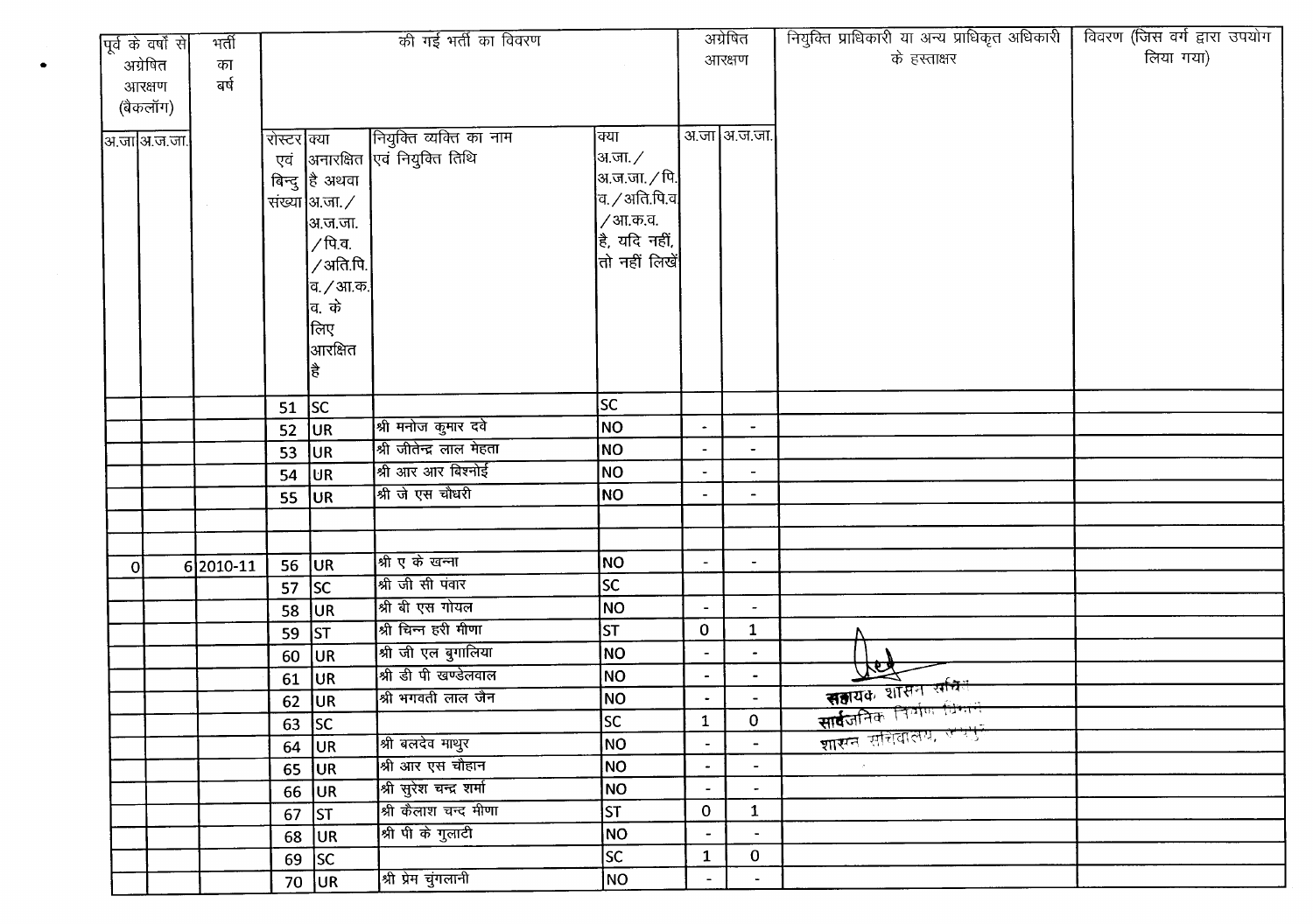| पूर्व के वर्षों से             | मर्ती      |                    |                                                                                                                                        | की गई भर्ती का विवरण                                   |                                                                                                                      |                | अग्रेषित       | नियुक्ति प्राधिकारी या अन्य प्राधिकृत अधिकारी | विवरण (जिस वर्ग द्वारा उपयोग |
|--------------------------------|------------|--------------------|----------------------------------------------------------------------------------------------------------------------------------------|--------------------------------------------------------|----------------------------------------------------------------------------------------------------------------------|----------------|----------------|-----------------------------------------------|------------------------------|
| अग्रेषित<br>आरक्षण<br>(बैकलॉग) | का<br>ਕर्ष |                    |                                                                                                                                        |                                                        |                                                                                                                      |                | आरक्षण         | के हस्ताक्षर                                  | लिया गया)                    |
| <u>आजाञ्जिजा</u>               |            | रोस्टर क्या<br>एवं | बिन्दु है अथवा<br>संख्या अ.जा.∕<br> अ.ज.जा.<br>∕ पि.व.<br>∕ अति.पि.∣<br> व. ⁄ आ.क. <b> </b><br><b>बि.</b> के<br> लिए<br> आरक्षित<br>है | नियुक्ति व्यक्ति का नाम<br>अनारक्षित एवं नियुक्ति तिथि | क्या<br> अ.जा. ∕<br>अ.ज.जा. $\sqrt{\mathfrak{p}}$<br>व. / अति.पि.व $\,$<br>/आ.क.व.<br>है, यदि नहीं,<br>तो नहीं लिखें |                | अ.जा अ.ज.जा.   |                                               |                              |
|                                |            | 71                 | <b>JUR</b>                                                                                                                             | श्री राजीव कुमार माथुर                                 | NO                                                                                                                   | $\blacksquare$ | $\sim$         |                                               |                              |
|                                |            | 72                 | <b>JUR</b>                                                                                                                             | श्री मांगीलाल कलवाड                                    | NO                                                                                                                   |                |                |                                               |                              |
|                                |            | 73 UR              |                                                                                                                                        | श्री अजय भार्गव                                        | <b>NO</b>                                                                                                            |                |                |                                               |                              |
|                                |            | 74                 | UR                                                                                                                                     | श्री आर एन पुरोहित                                     | NO                                                                                                                   |                |                |                                               |                              |
|                                |            | 75 $ ST $          |                                                                                                                                        | श्री उत्तम कुमार                                       | ST                                                                                                                   | $\mathbf{0}$   | $\mathbf{1}$   |                                               |                              |
|                                |            | $\overline{76}$ SC |                                                                                                                                        |                                                        | <b>SC</b>                                                                                                            | $\mathbf 1$    | $\bf{0}$       |                                               |                              |
|                                |            |                    | $77$ UR                                                                                                                                | श्री आर सी गर्ग                                        | NO <sub>1</sub>                                                                                                      |                |                |                                               | <b>Sealed Cover</b>          |
|                                |            | 78                 | <b>JUR</b>                                                                                                                             | श्री एस सी गर्ग                                        | NO                                                                                                                   |                |                |                                               | Sealed Cover                 |
|                                |            | 79                 | <b>JUR</b>                                                                                                                             | श्री राकेश भार्गव                                      | NO                                                                                                                   |                | $\blacksquare$ |                                               | <b>Sealed Cover</b>          |
|                                |            | 80                 | <b>JUR</b>                                                                                                                             |                                                        | NO                                                                                                                   |                | $\blacksquare$ |                                               |                              |
|                                |            |                    | $81$ UR                                                                                                                                |                                                        | NO                                                                                                                   |                | $\blacksquare$ |                                               |                              |
|                                |            |                    | 82 $ SC$                                                                                                                               |                                                        | $\blacksquare$                                                                                                       | $\blacksquare$ |                | هيط                                           |                              |
|                                |            | 83                 | UR                                                                                                                                     |                                                        | NO                                                                                                                   | $\blacksquare$ | $\blacksquare$ | सबायक शासन सचित                               |                              |
|                                |            |                    | 84 ST                                                                                                                                  | श्री मांगेलाल मीणा                                     |                                                                                                                      |                |                | सार्वजनिक निर्माण विभाग                       |                              |
|                                |            |                    | $85$ UR                                                                                                                                |                                                        | <b>NO</b>                                                                                                            | $\sim$         |                | <del>शासन सचि</del> वालय, जयपुर               |                              |
|                                |            |                    | $86$ UR                                                                                                                                |                                                        | NO                                                                                                                   | $\blacksquare$ | $\blacksquare$ |                                               |                              |
|                                |            |                    | 87 $ UR $                                                                                                                              |                                                        | NO                                                                                                                   | $\sim$         | $\sim$         |                                               |                              |
|                                |            |                    | 88 $ SC $                                                                                                                              |                                                        | $\sim$                                                                                                               |                |                |                                               |                              |
|                                |            |                    | $89$ UR                                                                                                                                |                                                        | NO                                                                                                                   | $\sim$         | $\sim$         |                                               |                              |
|                                |            |                    | 90 $ UR $                                                                                                                              |                                                        | NO                                                                                                                   | $\blacksquare$ | $\sim$         |                                               |                              |
|                                |            |                    | 91 $ UR $                                                                                                                              |                                                        | NO                                                                                                                   | $\blacksquare$ | $\sim$         |                                               |                              |
|                                |            |                    | $92$ ST                                                                                                                                | श्री रामहेत मीणा                                       | $\blacksquare$                                                                                                       |                |                |                                               |                              |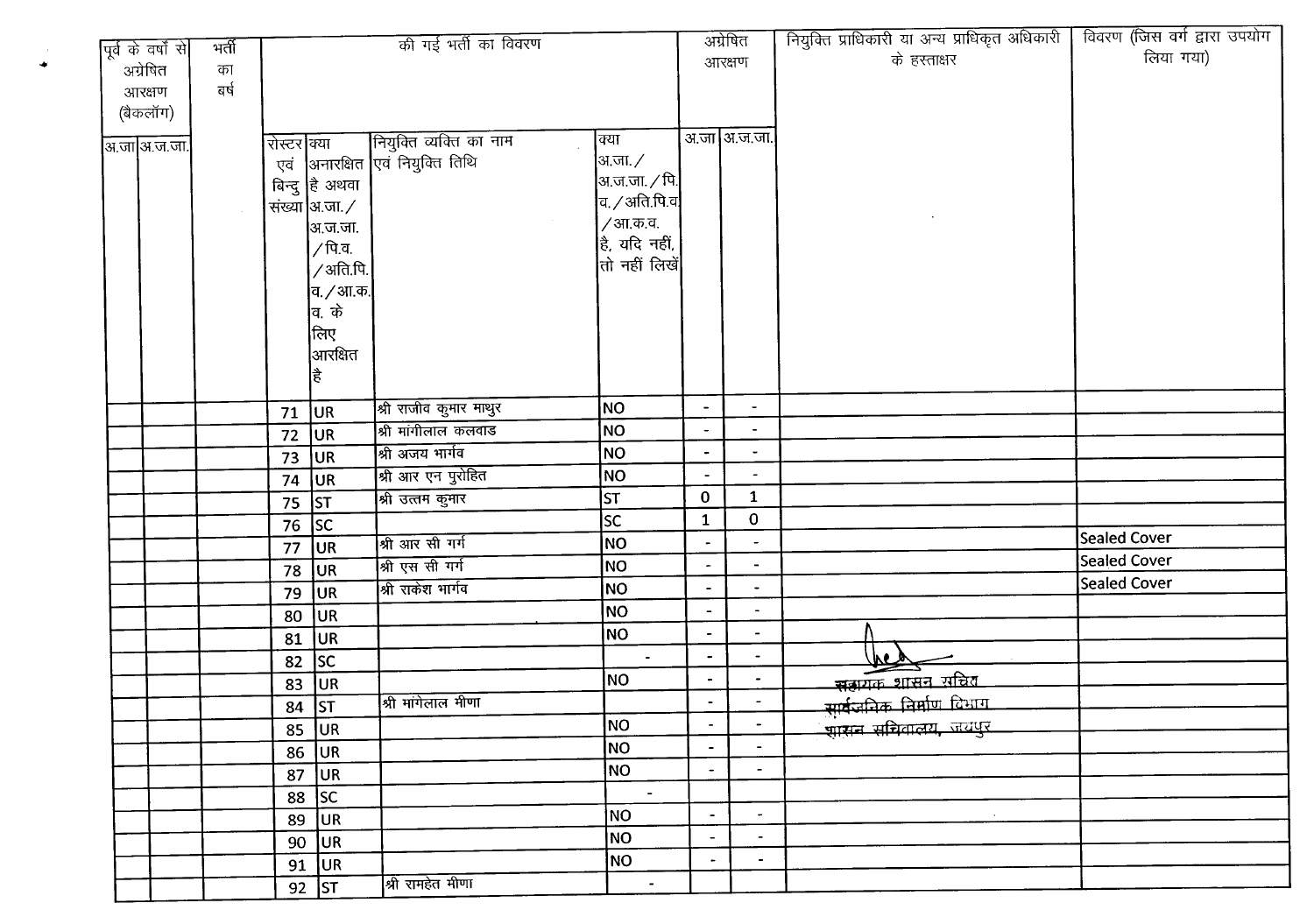|                | पूर्व के वर्षों से | भर्ती       |                  |                                   | की गई भर्ती का विवरण            |                          |                          | अग्रेषित                     | नियुक्ति प्राधिकारी या अन्य प्राधिकृत अधिकारी | विवरण (जिस वर्ग द्वारा उपयोग |
|----------------|--------------------|-------------|------------------|-----------------------------------|---------------------------------|--------------------------|--------------------------|------------------------------|-----------------------------------------------|------------------------------|
| अग्रेषित       |                    | का          |                  |                                   |                                 |                          |                          | आरक्षण                       | के हस्ताक्षर                                  | लिया गया)                    |
| आरक्षण         |                    | बर्ष        |                  |                                   |                                 |                          |                          |                              |                                               |                              |
|                | (बैकलॉग)           |             |                  |                                   |                                 |                          |                          |                              |                                               |                              |
|                | अ.जा अ.ज.जा.       |             | रोस्टर क्या      |                                   | [नियुक्ति व्यक्ति का नाम        | क्या                     |                          | अ.जा अ.ज.जा.                 |                                               |                              |
|                |                    |             |                  |                                   | एवं अनारक्षित एवं नियुक्ति तिथि | अ.जा.∕                   |                          |                              |                                               |                              |
|                |                    |             |                  | बिन्दु है अथवा                    |                                 | अ.ज.जा. $\angle$ पि.     |                          |                              |                                               |                              |
|                |                    |             |                  | संख्या  अ.जा. $\angle$            |                                 | $a /$ अति.पि.व $ $       |                          |                              |                                               |                              |
|                |                    |             |                  | अ.ज.जा.                           |                                 | /आ.क.व.                  |                          |                              |                                               |                              |
|                |                    |             |                  | ∕ पि.व.                           |                                 | है, यदि नहीं,            |                          |                              |                                               |                              |
|                |                    |             |                  | /अति.पि.                          |                                 | तो नहीं लिखें $\vert$    |                          |                              |                                               |                              |
|                |                    |             |                  | व. / आ.क. $\mid$                  |                                 |                          |                          |                              |                                               |                              |
|                |                    |             |                  | व. के                             |                                 |                          |                          |                              |                                               |                              |
|                |                    |             |                  | किए                               |                                 |                          |                          |                              |                                               |                              |
|                |                    |             |                  | आरक्षित                           |                                 |                          |                          |                              |                                               |                              |
|                |                    |             |                  | है                                |                                 |                          |                          |                              |                                               |                              |
|                |                    |             |                  |                                   |                                 | NO                       | $\blacksquare$           | $\blacksquare$               |                                               |                              |
|                |                    |             | 93<br>94         | UR <sub>1</sub><br> sc            |                                 | $\blacksquare$           |                          |                              |                                               |                              |
|                |                    |             | 95               | UR                                |                                 | NO.                      | $\blacksquare$           | $\bullet$                    |                                               |                              |
|                |                    |             | 96               | UR                                |                                 | NO                       |                          | $\bullet$                    |                                               |                              |
|                |                    |             | 97               | UR <sub></sub>                    |                                 | NO                       |                          |                              |                                               |                              |
|                |                    |             | 98               | SC                                |                                 | $\overline{\phantom{a}}$ |                          |                              |                                               |                              |
|                |                    |             | 99               | $\overline{\mathsf{S}\mathsf{T}}$ | श्री मेघराम मीणा                | $\blacksquare$           |                          |                              |                                               |                              |
|                |                    |             | $100$ UR         |                                   |                                 | NO                       | $\tilde{\phantom{a}}$    | $\overline{\phantom{a}}$     |                                               |                              |
|                |                    |             | $\mathbf{1}$     | <b>JUR</b>                        |                                 | <b>NO</b>                | $\blacksquare$           | $\blacksquare$               |                                               |                              |
|                |                    |             | $\overline{2}$   | UR                                |                                 | NO                       |                          | $\qquad \qquad \blacksquare$ |                                               |                              |
|                |                    |             | 3                | UR                                |                                 | NO                       | $\blacksquare$           | $\blacksquare$               |                                               |                              |
|                |                    |             | 4                | UR.                               |                                 | NO                       | ۰                        | $\blacksquare$               | <u>ted</u>                                    |                              |
|                |                    |             | 5                | UR.                               |                                 | NO                       | $\blacksquare$           | $\overline{\phantom{a}}$     | सम्रयतः शासन सचिव                             |                              |
|                |                    |             | $\boldsymbol{6}$ | UR.                               |                                 | NO                       | $\blacksquare$           | $\blacksquare$               | सार्वजनिक निर्माण चिभाग                       |                              |
|                |                    |             | 7 <sup>2</sup>   | $\overline{\mathsf{S}\mathsf{C}}$ |                                 | <b>SC</b>                | $\mathbf{1}$             | $\mathbf{0}$                 |                                               |                              |
|                |                    |             | 8                | UR                                |                                 | NO                       | $\blacksquare$           | $\blacksquare$               |                                               |                              |
|                |                    |             | $\overline{9}$   | ST                                | श्री गोकुलचन्द मीणा             | ST                       | $\mathbf{0}$             | $\mathbf{1}$                 |                                               |                              |
|                |                    |             |                  |                                   |                                 |                          |                          |                              |                                               |                              |
|                |                    |             |                  |                                   |                                 |                          |                          |                              |                                               |                              |
| $\overline{0}$ |                    | $0 2011-12$ | 10               | UR.                               | श्री जे एन रावत                 | NO                       | $\blacksquare$           | $\blacksquare$               |                                               |                              |
|                |                    |             | 11               | UR                                | श्री वी पी मित्तल               | NO                       | $\overline{\phantom{a}}$ | $\blacksquare$               |                                               |                              |
|                |                    |             |                  | $12$ UR                           | श्री जी एन गोयल                 | NO                       | $\blacksquare$           | $\overline{\phantom{a}}$     |                                               |                              |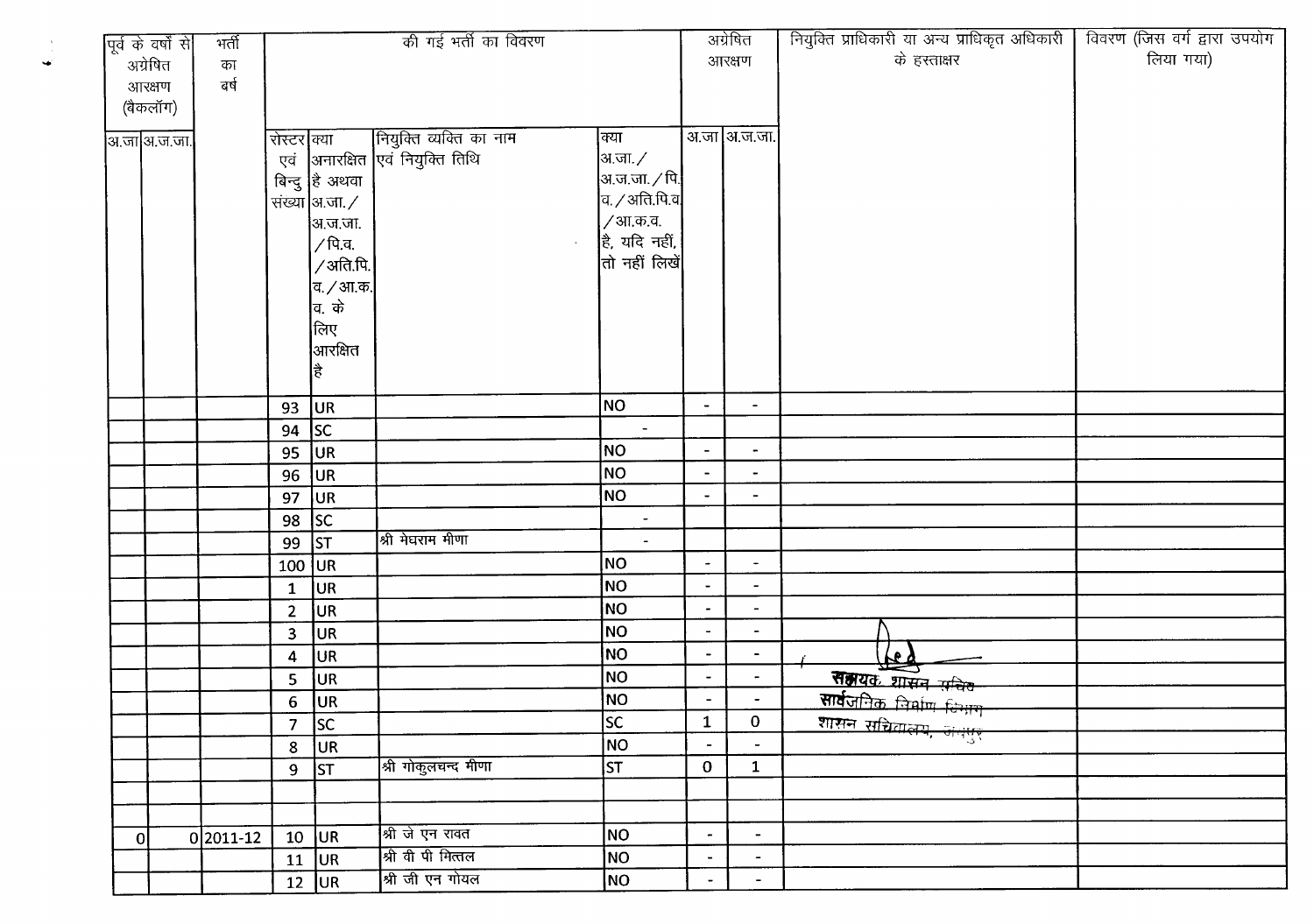|   | पूर्व के वर्षों से | भर्ती       |                 |                       | की गई भर्ती का विवरण            |                       |                          | अंग्रेषित                | नियुक्ति प्राधिकारी या अन्य प्राधिकृत अधिकारी                              | विवरण (जिस वर्ग द्वारा उपयोग |
|---|--------------------|-------------|-----------------|-----------------------|---------------------------------|-----------------------|--------------------------|--------------------------|----------------------------------------------------------------------------|------------------------------|
|   | अग्रेषित           | का          |                 |                       |                                 |                       |                          | आरक्षण                   | के हस्ताक्षर                                                               | लिया गया)                    |
|   | आरक्षण             | बर्ष        |                 |                       |                                 |                       |                          |                          |                                                                            |                              |
|   | (बैकलॉग)           |             |                 |                       |                                 |                       |                          |                          |                                                                            |                              |
|   | अ.जा अ.ज.जा.       |             | रोस्टर क्या     |                       | नियुक्ति व्यक्ति का नाम         | क्या                  |                          | अ.जा अ.ज.जा.             |                                                                            |                              |
|   |                    |             |                 |                       | एवं अनारक्षित एवं नियुक्ति तिथि | अ.जा. $\angle$        |                          |                          |                                                                            |                              |
|   |                    |             |                 | बिन्दु है अथवा        |                                 | अ.ज.जा. $\angle$ पि.  |                          |                          |                                                                            |                              |
|   |                    |             |                 | संख्या आजा. /         |                                 | व. / अति.पि.व $\vert$ |                          |                          |                                                                            |                              |
|   |                    |             |                 | अ.ज.जा.               |                                 | /आ.क.व.               |                          |                          |                                                                            |                              |
|   |                    |             |                 | ∕ पि.व.               |                                 | है, यदि नहीं,         |                          |                          |                                                                            |                              |
|   |                    |             |                 | /अति.पि. <sup>1</sup> |                                 | $ $ तो नहीं लिखें $ $ |                          |                          |                                                                            |                              |
|   |                    |             |                 | व. <i>/</i> आ.क.      |                                 |                       |                          |                          |                                                                            |                              |
|   |                    |             |                 | <b>बि. के</b>         |                                 |                       |                          |                          |                                                                            |                              |
|   |                    |             |                 | लिए                   |                                 |                       |                          |                          |                                                                            |                              |
|   |                    |             |                 | आरक्षित               |                                 |                       |                          |                          |                                                                            |                              |
|   |                    |             |                 | है                    |                                 |                       |                          |                          |                                                                            |                              |
|   |                    |             | 13              | SC                    | श्री बी एम लकवाल                | lsc                   | $\mathbf{1}$             | $\mathbf 0$              |                                                                            |                              |
|   |                    |             | 14              | UR                    | श्री राजीव सांगी                | NO                    |                          | $\blacksquare$           |                                                                            |                              |
|   |                    |             | 15              | UR                    | श्री अनिल कुमार गर्ग            | NO                    |                          | $\blacksquare$           |                                                                            |                              |
|   |                    |             | $16$ UR         |                       | श्री जी आर महला                 | <b>NO</b>             |                          |                          |                                                                            |                              |
|   |                    |             | 17              | ST                    |                                 | <b>ST</b>             | $\mathbf{0}$             | $\mathbf{1}$             |                                                                            |                              |
|   |                    |             | 18              | UR                    | श्री जे पी सैनी                 | NO                    |                          | $\blacksquare$           |                                                                            |                              |
|   |                    |             | 19              | sc                    |                                 | lsc                   | $\mathbf{1}$             | $\mathbf{0}$             |                                                                            |                              |
|   |                    |             | 20              | UR.                   | श्री सीताराम शर्मा              | NO)                   |                          |                          |                                                                            | <b>Sealed Cover</b>          |
|   |                    |             |                 |                       |                                 |                       |                          |                          | $\sim$                                                                     |                              |
|   |                    |             |                 |                       |                                 |                       |                          |                          |                                                                            |                              |
| 0 |                    | $0 2012-13$ | 21              | UR                    | श्री प्रदीप मित्तल              | NO                    | $\blacksquare$           | $\overline{\phantom{a}}$ |                                                                            |                              |
|   |                    |             | 22              | UR.                   | श्री एम डी छंगाणी               | <b>NO</b>             | $\blacksquare$           | $\blacksquare$           |                                                                            | $\mathcal{A}$ .              |
|   |                    |             | 23              | UR.                   | श्री एम जी माहेश्वरी            | <b>NO</b>             | $\overline{\phantom{a}}$ | $\blacksquare$           |                                                                            |                              |
|   |                    |             |                 | $24$ UR               | श्री राजीव गर्ग                 | NO                    | $\blacksquare$           | $\blacksquare$           | VΩ                                                                         |                              |
|   |                    |             |                 | 25 $ ST$              |                                 | lst.                  | $\overline{0}$           | $\mathbf{1}$             | <del>राह्यक शास</del> न साचन<br><b>सार्वजनिक निर्माण दि</b> न्द्र <i>न</i> |                              |
|   |                    |             | 26              | <b>SC</b>             | श्री भंवर लाल नोगिया            | sc                    | $\mathbf{1}$             | $\mathbf 0$              | <del>शासन सथि</del> वालय, जयपुर                                            |                              |
|   |                    |             | 27              | UR                    | श्री आर के झिन्जा               | <b>NO</b>             | $\overline{\phantom{0}}$ | $\bullet$                |                                                                            | $\sim$                       |
|   |                    |             | 28              | UR.                   | श्री राजेश चन्द पुरोहित         | NO                    | $\blacksquare$           | $\blacksquare$           |                                                                            |                              |
|   |                    |             | 29              | UR.                   | श्री अनूप कुलश्रेष्ठ            | NO                    | $\bullet$                | $\blacksquare$           |                                                                            |                              |
|   |                    |             | 30 <sub>1</sub> | <b>JUR</b>            | श्री एस आर अठोलिया              | NO                    | $\blacksquare$           | $\blacksquare$           |                                                                            |                              |
|   |                    |             |                 | $31$ UR               | श्री एम सी कानूनगो              | <b>NO</b>             | $\blacksquare$           |                          |                                                                            |                              |
|   |                    |             |                 | $32$ SC               | श्री डूंगरराम मेघवाल            | <b>SC</b>             | $\mathbf{1}$             | $\mathbf{0}$             |                                                                            | Sealed Cover                 |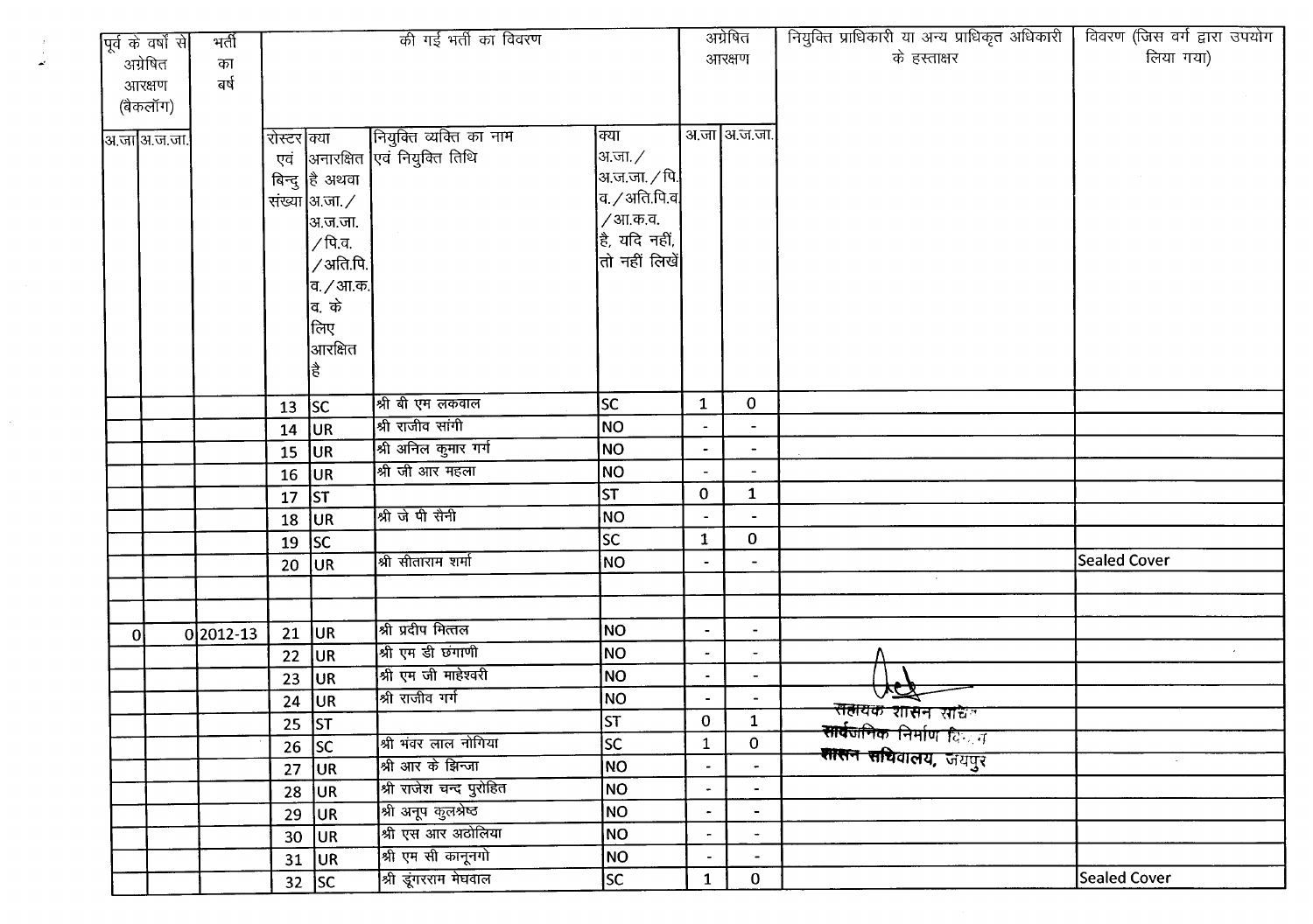|   | पूर्व के वर्षों से | मर्ती     |             |                  | की गई भर्ती का विवरण             |                        |                          | अग्रेषित                 | नियुक्ति प्राधिकारी या अन्य प्राधिकृत अधिकारी | विवरण (जिस वर्ग द्वारा उपयोग |
|---|--------------------|-----------|-------------|------------------|----------------------------------|------------------------|--------------------------|--------------------------|-----------------------------------------------|------------------------------|
|   | अग्रेषित           | का        |             |                  |                                  |                        |                          | आरक्षण                   | के हस्ताक्षर                                  | लिया गया)                    |
|   | आरक्षण             | बर्ष      |             |                  |                                  |                        |                          |                          |                                               |                              |
|   | (बैकलॉग)           |           |             |                  |                                  |                        |                          |                          |                                               |                              |
|   |                    |           | रोस्टर क्या |                  | नियुक्ति व्यक्ति का नाम          | क्या                   |                          | ँअ.जा अ.ज.जा.            |                                               |                              |
|   | अ.जाआि.ज.जा.       |           |             |                  | एवं  अनारक्षित एवं नियुक्ति तिथि | अ.जा. ∕                |                          |                          |                                               |                              |
|   |                    |           |             | बिन्दु है अथवा   |                                  | अ.ज.जा. / पि.          |                          |                          |                                               |                              |
|   |                    |           |             | संख्या आजा. /    |                                  | व. ⁄ अति.पि.व $\bm{l}$ |                          |                          |                                               |                              |
|   |                    |           |             | अ.ज.जा.          |                                  | / आ.क.व.               |                          |                          |                                               |                              |
|   |                    |           |             | $/$ पि.व.        |                                  | है, यदि नहीं,          |                          |                          |                                               |                              |
|   |                    |           |             | /अति.पि.         |                                  | तो नहीं लिखें          |                          |                          |                                               |                              |
|   |                    |           |             | व. <i>/</i> आ.क. |                                  |                        |                          |                          |                                               |                              |
|   |                    |           |             | <b>बि.</b> के    |                                  |                        |                          |                          |                                               |                              |
|   |                    |           |             | लिए              |                                  |                        |                          |                          |                                               |                              |
|   |                    |           |             | आरक्षित          |                                  |                        |                          |                          |                                               |                              |
|   |                    |           |             |                  |                                  |                        |                          |                          |                                               |                              |
|   |                    |           | 33          | <b>JUR</b>       | श्री एस एल फगेडिया               | <b>NO</b>              | $\overline{\phantom{a}}$ | $\blacksquare$           |                                               |                              |
|   |                    |           | 34          | <b>ST</b>        |                                  | st                     | $\mathbf 0$              | $\mathbf{1}$             |                                               |                              |
|   |                    |           | 35          | <b>JUR</b>       | श्री छोटाराम चौधरी               | NO                     |                          |                          |                                               | <b>Sealed Cover</b>          |
|   |                    |           | 36          | UR)              | श्री एम आर चौधरी                 | NO                     |                          |                          |                                               | <b>Sealed Cover</b>          |
|   |                    |           | 37          | <b>JUR</b>       | श्री के के माथुर                 | No                     |                          | $\blacksquare$           |                                               | <b>Sealed Cover</b>          |
|   |                    |           |             |                  |                                  |                        |                          |                          |                                               |                              |
|   |                    |           |             |                  |                                  |                        |                          |                          |                                               |                              |
| 0 |                    | 0 2013-14 |             | $38$ SC          | श्री बाबूलाल बैरवा               | <b>SC</b>              | $\mathbf{1}$             | $\mathbf 0$              |                                               |                              |
|   |                    |           | 39          | UR               | श्री आर ए त्रिवेदी               | <b>NO</b>              |                          | $\blacksquare$           |                                               |                              |
|   |                    |           | 40          | UR               | श्री दामोदर प्रसाद शर्मा         | NO                     | $\blacksquare$           | $\blacksquare$           |                                               |                              |
|   |                    |           | 41          | UR               | श्री करणी दान चारण               | <b>NO</b>              | $\bullet$                | $\overline{\phantom{a}}$ |                                               |                              |
|   |                    |           |             | 42 ST            | श्री नारायण सिंह मीणा            | st                     | $\mathbf{O}$             | $\mathbf{1}$             |                                               |                              |
|   |                    |           | 43          | UR <sup>1</sup>  | श्री चंचल माथुर                  | <b>NO</b>              | $\blacksquare$           |                          | YF)                                           |                              |
|   |                    |           | 44          | SC               | श्री बी पी आनन्द                 | <b>SC</b>              | $\mathbf{1}$             | $\mathbf{O}$             | जलयवः शासन प्रसिध                             |                              |
|   |                    |           |             | $45$ UR          | श्री अनिल नेपालिया               | NO                     | $\bullet$                |                          | सार्वज्ञानिक विभाग विभाग                      |                              |
|   |                    |           |             | 46 $ UR $        | श्री सुनील कुमार गुप्ता          | NO                     | $\blacksquare$           | $\overline{\phantom{a}}$ | सामन सचिवालय, जयपुर                           |                              |
|   |                    |           |             | 47 $ UR $        | श्री मीर सिंह                    | NO                     | $\blacksquare$           |                          |                                               |                              |
|   |                    |           |             | 48 $ UR$         | श्री एस एस विजय                  | NO                     | $\blacksquare$           | $\blacksquare$           |                                               |                              |
|   |                    |           |             | 49 $ UR $        | श्री जी आर सांखला                | <b>NO</b>              | $\blacksquare$           | $\overline{\phantom{a}}$ |                                               |                              |
|   |                    |           |             | $50$ ST          | श्री हरिकेश मीणा                 | <b>ST</b>              | $\mathbf 0$              | $\mathbf{1}$             |                                               |                              |
|   |                    |           |             | 51 $ SC$         | श्री कालूराम आसेरी               | SC                     | $\mathbf{1}$             | $\mathbf 0$              |                                               | <b>Sealed Cover</b>          |
|   |                    |           |             | $52$ UR          | श्री रघुनाथ सिंह सांखला          | NO                     |                          | $\blacksquare$           |                                               |                              |

 $\frac{1}{2}$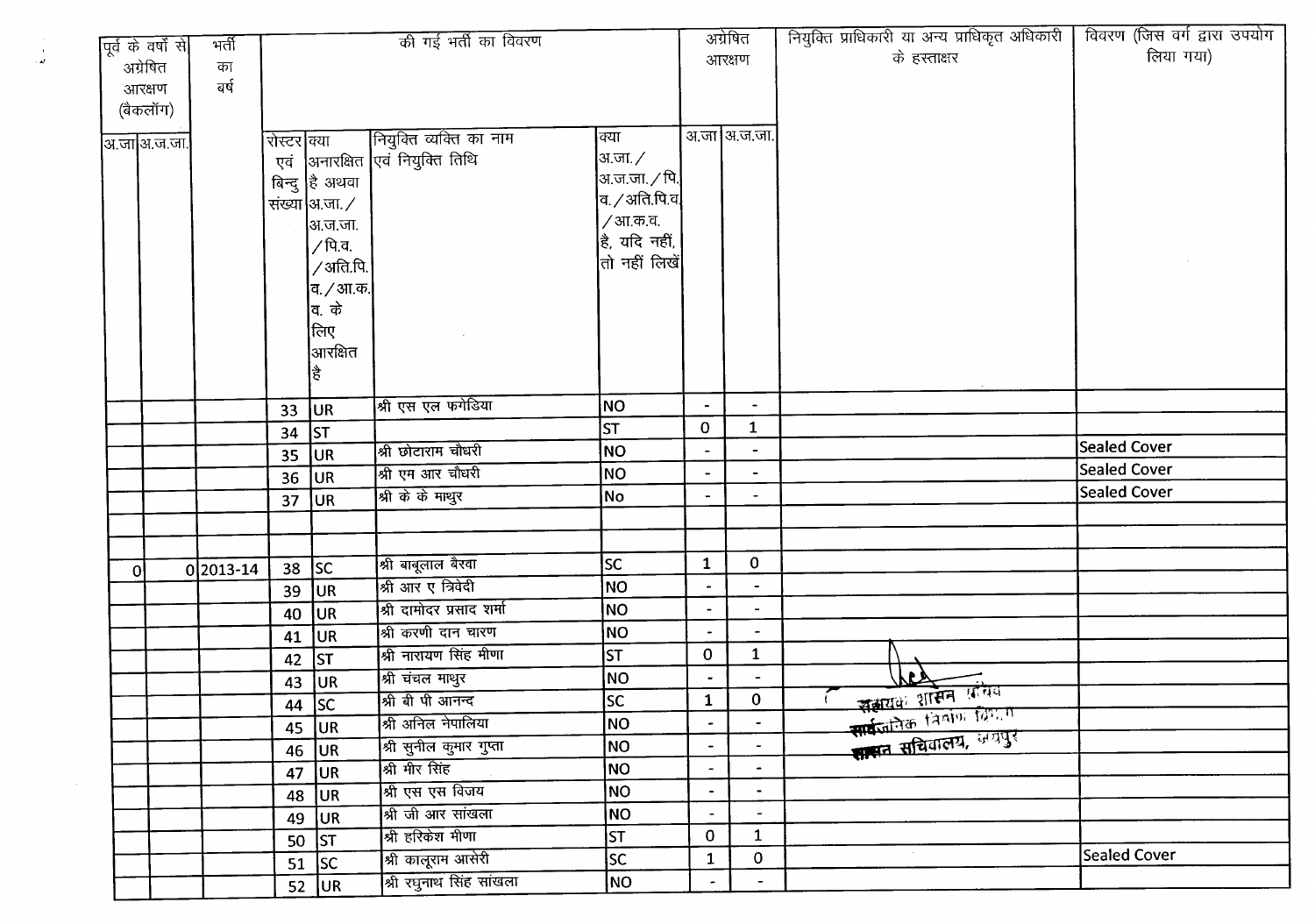|    | पूर्व के वर्षों से | भर्ती     |             |                       | की गई भर्ती का विवरण        |                                                  |                          | अग्रेषित                 | नियुक्ति प्राधिकारी या अन्य प्राधिकृत अधिकारी | विवरण (जिस वर्ग द्वारा उपयोग |
|----|--------------------|-----------|-------------|-----------------------|-----------------------------|--------------------------------------------------|--------------------------|--------------------------|-----------------------------------------------|------------------------------|
|    | अग्रेषित           | का        |             |                       |                             |                                                  |                          | आरक्षण                   | के हस्ताक्षर                                  | लिया गया)                    |
|    | आरक्षण             | वर्ष      |             |                       |                             |                                                  |                          |                          |                                               |                              |
|    | (बैकलॉग)           |           |             |                       |                             |                                                  |                          |                          |                                               |                              |
|    | अ.जा अ.ज.जा.       |           | रोस्टर क्या |                       | नियुक्ति व्यक्ति का नाम     | क्या                                             |                          | अ.जा आ.ज.जा.             |                                               |                              |
|    |                    |           | एवं         |                       | अनारक्षित एवं नियुक्ति तिथि | अ.जा. ∕                                          |                          |                          |                                               |                              |
|    |                    |           |             | बिन्दु है अथवा        |                             | अ.ज.जा. ∕ पि.                                    |                          |                          |                                               |                              |
|    |                    |           |             | संख्या आ.जा. $\angle$ |                             | $a$ / अति.पि.व $\vert$                           |                          |                          |                                               |                              |
|    |                    |           |             | अ.ज.जा.               |                             | / आ.क.व.                                         |                          |                          |                                               |                              |
|    |                    |           |             | / पि.व.               |                             | है, यदि नहीं,                                    |                          |                          |                                               |                              |
|    |                    |           |             | /अति.पि.              |                             | $ \mathfrak{\mathfrak{a}}\rangle$ नहीं लिखें $ $ |                          |                          |                                               |                              |
|    |                    |           |             | व. / आ.क.             |                             |                                                  |                          |                          |                                               |                              |
|    |                    |           |             | वि. के                |                             |                                                  |                          |                          |                                               |                              |
|    |                    |           |             | कला                   |                             |                                                  |                          |                          |                                               |                              |
|    |                    |           |             | आरक्षित               |                             |                                                  |                          |                          |                                               |                              |
|    |                    |           |             | हैं                   |                             |                                                  |                          |                          |                                               |                              |
|    |                    |           |             |                       |                             |                                                  |                          |                          |                                               |                              |
|    |                    |           | 53          | <b>JUR</b>            | श्री बी एल शर्मा            | <b>NO</b>                                        | $\overline{\phantom{a}}$ | $\overline{\phantom{a}}$ |                                               |                              |
|    |                    |           | 54          | <b>JUR</b>            | श्री सी एस कल्ला            | <b>NO</b>                                        | $\blacksquare$           | $\blacksquare$           |                                               |                              |
|    |                    |           | 55          | <b>JUR</b>            | श्री पी एस भाटी             | NO                                               |                          | $\blacksquare$           |                                               |                              |
|    |                    |           | 56          | <b>UR</b>             | श्री आर एन चौधरी            | NO                                               |                          |                          |                                               |                              |
|    |                    |           | 57          | <b>SC</b>             | श्री सुरेश कुमार बैरवा      | SC                                               | $\mathbf{1}$             | $\mathbf{0}$             |                                               | <b>Sealed Cover</b>          |
|    |                    |           | 58          | UR                    | श्री सुनील माथुर            | <b>NO</b>                                        |                          | $\tilde{\phantom{a}}$    |                                               |                              |
|    |                    |           | 59          | ST                    |                             | <b>ST</b>                                        | 0                        | $\mathbf{1}$             |                                               |                              |
|    |                    |           | 60          | JUR                   | श्री संजीव माथुर            | NO                                               |                          | $\overline{\phantom{a}}$ |                                               |                              |
|    |                    |           | 61          | UR)                   | श्री राजेश चन्द्र मेहता     | <b>NO</b>                                        |                          |                          |                                               |                              |
|    |                    |           | 62          | <b>JUR</b>            | श्री बी एस राजपुरोहित       | NO                                               |                          | $\blacksquare$           |                                               |                              |
|    |                    |           | 63          | <b>SC</b>             |                             | lsc                                              | $\mathbf{1}$             | $\mathbf{0}$             |                                               |                              |
|    |                    |           | 64          | <b>JUR</b>            | श्री महेन्द्र सिंह          | NO                                               | $\blacksquare$           | $\overline{\phantom{a}}$ |                                               |                              |
|    |                    |           | 65          | <b>JUR</b>            | श्री महेन्द्र कुमार गुप्ता  | NO                                               | $\blacksquare$           |                          | tree                                          |                              |
|    |                    |           |             | 66 UR                 | श्री एच एस गांधी            | NO.                                              | $\bullet$                |                          | रोहायक शास्त्र अधि                            |                              |
|    |                    |           | 67 $ ST $   |                       |                             | <b>ST</b>                                        | $\mathbf{0}$             | $\mathbf{1}$             | सार्वज्ञ के स्वरूप खेलार                      |                              |
|    |                    |           |             | $68$ UR               | श्री लोकेश कुमार विजयवर्गीय | NO                                               | $\blacksquare$           | $\frac{1}{2}$            | <del>जासन सचिवन</del> ्त्रय, जन्मूर           |                              |
|    |                    |           |             | $69$ SC               |                             | <b>SC</b>                                        | $\mathbf{1}$             | $\mathbf{O}$             |                                               |                              |
|    |                    |           | 70          | <b>JUR</b>            | श्री अनिल कुमार जैन         | NO                                               | $\blacksquare$           |                          |                                               |                              |
|    |                    |           |             |                       |                             |                                                  |                          |                          |                                               |                              |
|    |                    |           |             |                       |                             |                                                  |                          |                          |                                               |                              |
| οI |                    | 0 2014-15 | 71          | <b>JUR</b>            | श्री के के आहुजा            | <b>NO</b>                                        | $\overline{\phantom{a}}$ | $\blacksquare$           |                                               |                              |
|    |                    |           |             | $72 \overline{U}$     | श्री जे पी यादव             | NO                                               | $\blacksquare$           | $\overline{\phantom{a}}$ |                                               |                              |

 $\frac{1}{2}$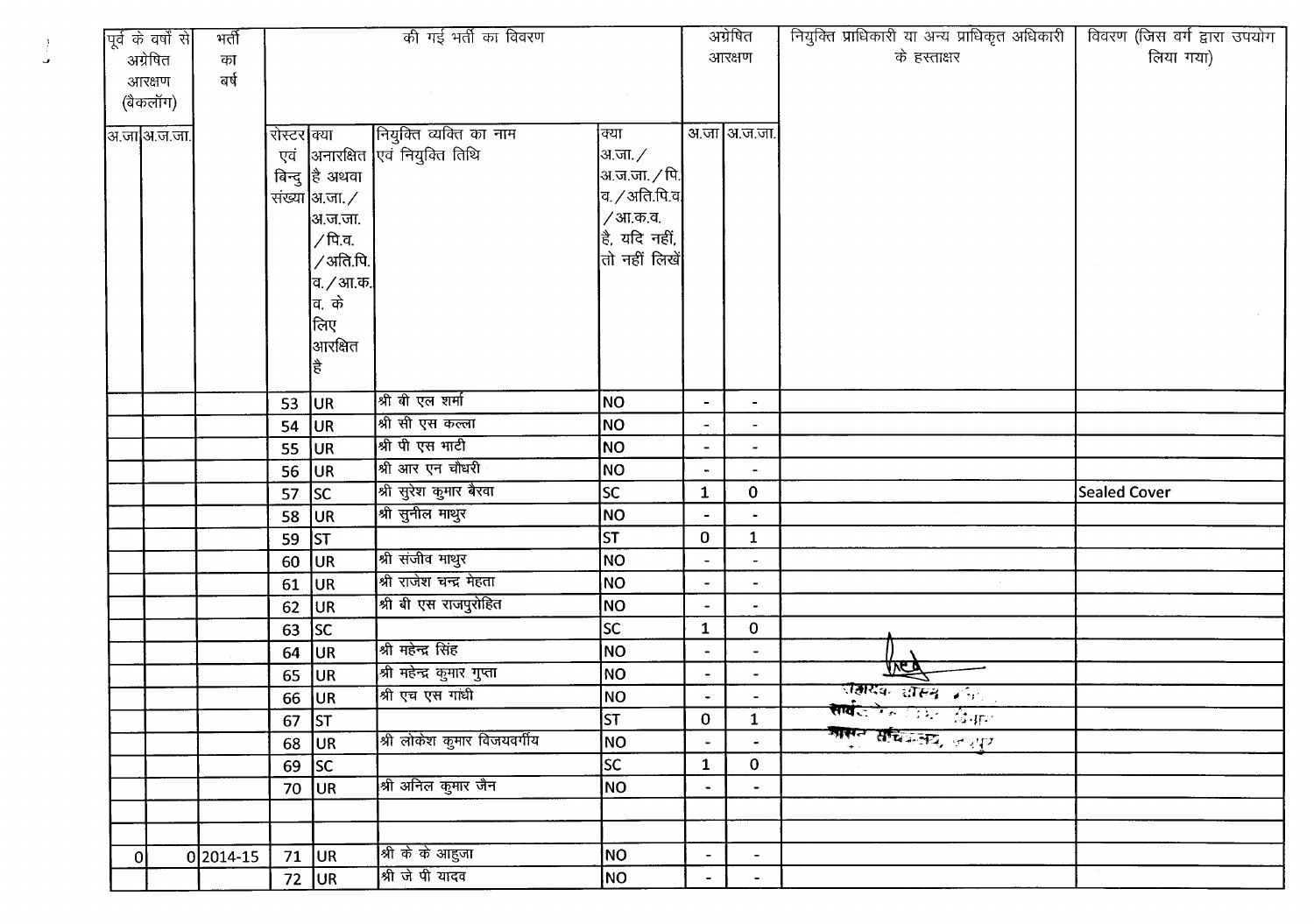|                    |             |             |                  | की गई भर्ती का विवरण            |                               | अग्रेषित              |                          | नियुक्ति प्राधिकारी या अन्य प्राधिकृत अधिकारी | विवरण (जिस वर्ग द्वारा उपयोग |
|--------------------|-------------|-------------|------------------|---------------------------------|-------------------------------|-----------------------|--------------------------|-----------------------------------------------|------------------------------|
| पूर्व के वर्षों से | भर्ती       |             |                  |                                 |                               | आरक्षण                |                          | के हस्ताक्षर                                  | लिया गया)                    |
| अग्रेषित           | का          |             |                  |                                 |                               |                       |                          |                                               |                              |
| आरक्षण             | बर्ष        |             |                  |                                 |                               |                       |                          |                                               |                              |
| (बैकलॉग)           |             |             |                  |                                 |                               |                       |                          |                                               |                              |
| ञ.जा अ.ज.जा.       |             | रोस्टर क्या |                  | नियुक्ति व्यक्ति का नाम         | क्या                          |                       | अ.जा अ.ज.जा.             |                                               |                              |
|                    |             |             |                  | एवं अनारक्षित एवं नियुक्ति तिथि | आ.जा. $\angle$                |                       |                          |                                               |                              |
|                    |             |             | बिन्दु है अथवा   |                                 | अ.ज.जा. ∕ पि.                 |                       |                          |                                               |                              |
|                    |             |             | संख्या अ.जा. ⁄   |                                 | $ $ व. $\diagup$ अति.पि.व $ $ |                       |                          |                                               |                              |
|                    |             |             | अ.ज.जा.          |                                 | /आ.क.व.<br>है, यदि नहीं,      |                       |                          |                                               |                              |
|                    |             |             | ∕ पि.व.          |                                 | $ $ तो नहीं लिखें $ $         |                       |                          |                                               |                              |
|                    |             |             | /अति.पि.         |                                 |                               |                       |                          |                                               |                              |
|                    |             |             | व. <i>/</i> आ.क. |                                 |                               |                       |                          |                                               |                              |
|                    |             |             | व. के            |                                 |                               |                       |                          |                                               |                              |
|                    |             |             | लिए              |                                 |                               |                       |                          |                                               |                              |
|                    |             |             | $\vert$ आरक्षित  |                                 |                               |                       |                          |                                               |                              |
|                    |             |             | है               |                                 |                               |                       |                          |                                               |                              |
|                    |             | 73          | UR               | श्री एस पी शर्मा                | NO                            | $\bullet$             | $\blacksquare$           |                                               |                              |
|                    |             | 74          | UR               | श्री एन के माथुर                | <b>NO</b>                     |                       |                          |                                               |                              |
|                    |             | 75          | <b>ST</b>        |                                 | <b>ST</b>                     | $\mathbf 0$           | $\mathbf{1}$             |                                               |                              |
|                    |             | 76          | SC               | श्री जसमत लाल खत्री             | SC                            | $\mathbf{1}$          | $\bf{0}$                 |                                               |                              |
|                    |             | 77          | UR               | श्री प्रताप मल जैन              | NO                            |                       |                          |                                               |                              |
|                    |             |             | 78 JUR           | <u>श्री ए एस गु</u> प्ता        | NO                            | $\blacksquare$        | $\blacksquare$           |                                               |                              |
|                    |             | 79          | <b>JUR</b>       | श्री प्रवीण कुमार अरोड़ा        | NO                            | $\blacksquare$        |                          |                                               |                              |
|                    |             | 80          | UR.              | श्री अनिल कुमार जैन             | <b>NO</b>                     | $\blacksquare$        | $\blacksquare$           |                                               |                              |
|                    |             | 81          | UR               | श्री सुकेश माथुर                | NO                            | $\blacksquare$        | $\blacksquare$           |                                               |                              |
|                    |             | 82          | sc               |                                 | $\sim$                        | $\tilde{\phantom{a}}$ | $\overline{\phantom{a}}$ |                                               |                              |
|                    |             | 83          | <b>JUR</b>       | श्री नागेश चन्द्र शर्मा         | <b>NO</b>                     |                       | $\blacksquare$           |                                               |                              |
|                    |             | 84          | ST               |                                 |                               |                       | $\bullet$                |                                               |                              |
|                    |             | 85          | <b>JUR</b>       | श्री रामकरण पाण्डे              | <b>NO</b>                     | $\blacksquare$        | $\blacksquare$           |                                               |                              |
|                    |             | 86          | UR               | श्री अजीत कुमार गुप्ता          | NO                            | $\blacksquare$        | $\bullet$                | <u>Jed</u>                                    |                              |
|                    |             |             | $87$ UR          | श्री राजश्वर राज माथुर          | NO                            |                       | $\blacksquare$           | <u>सन्नायक शासन सचित</u>                      |                              |
|                    |             | 88          | SC               |                                 | $\blacksquare$                |                       |                          | कार्बजनिक निर्माण विकास                       |                              |
|                    |             | 89          | UR               | श्री राकेश चन्द्र माथुर         | NO                            | ٠                     | $\blacksquare$           | शासन सचिवालय, जयपुर                           |                              |
|                    |             |             |                  |                                 |                               |                       |                          |                                               |                              |
|                    |             |             |                  |                                 |                               |                       |                          |                                               |                              |
| 0                  | $0 2015-16$ |             | $90$ UR          | श्री संदीप माथुर                | NO                            | $\bullet$             | $\blacksquare$           |                                               |                              |
|                    |             |             | $91$ UR          | श्री सुबेाध कुमार मलिक          | NO                            | $\blacksquare$        | $\bullet$                |                                               |                              |
|                    |             |             | 92 ST            | श्री चन्दन सिंह मीणा            | ST                            | $\mathbf{0}$          | $\mathbf{1}$             |                                               |                              |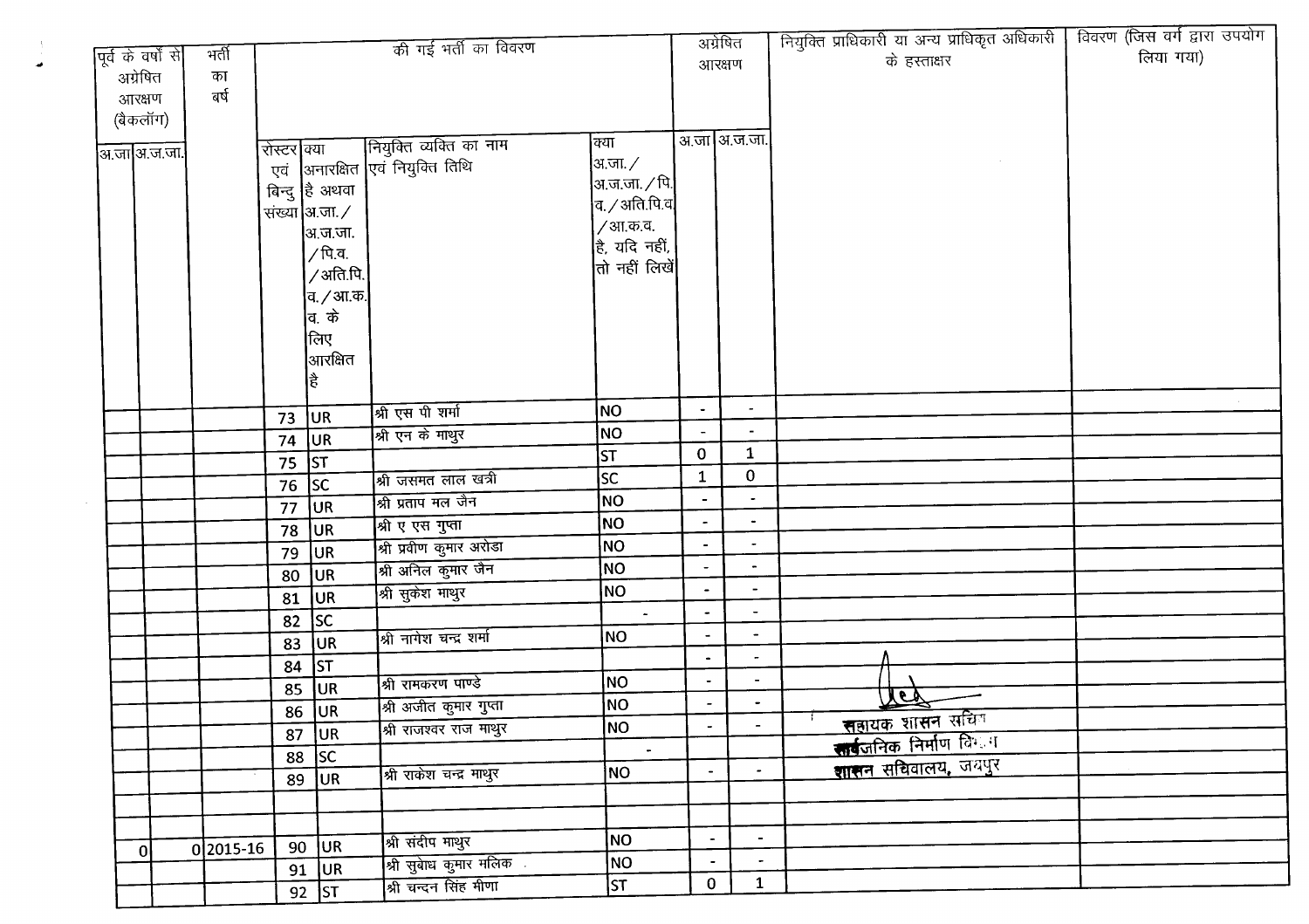| पूर्व के वर्षों से | मर्ती |                  |                         | की गई भर्ती का विवरण        |                              |                          | अग्रेषित                 | नियुक्ति प्राधिकारी या अन्य प्राधिकृत अधिकारी                                             | विवरण (जिस वर्ग द्वारा उपयोग |
|--------------------|-------|------------------|-------------------------|-----------------------------|------------------------------|--------------------------|--------------------------|-------------------------------------------------------------------------------------------|------------------------------|
| अग्रेषित           | का    |                  |                         |                             |                              |                          | आरक्षण                   | के हस्ताक्षर                                                                              | लिया गया)                    |
| आरक्षण             | बर्ष  |                  |                         |                             |                              |                          |                          |                                                                                           |                              |
| (बैकलॉग)           |       |                  |                         |                             |                              |                          |                          |                                                                                           |                              |
| अ.जा अ.ज.जा.       |       | रोस्टर क्या      |                         | नियुक्ति व्यक्ति का नाम     | क्या                         |                          | अ.जा अ.ज.जा.             |                                                                                           |                              |
|                    |       | एवं              |                         | अनारक्षित एवं नियुक्ति तिथि | अ.जा. ∕                      |                          |                          |                                                                                           |                              |
|                    |       |                  | बिन्दु है अथवा          |                             | अ.ज.जा. $\angle$ पि.         |                          |                          |                                                                                           |                              |
|                    |       |                  | संख्या अ.जा./           |                             | $ $ व. $\angle$ अति.पि.व $ $ |                          |                          |                                                                                           |                              |
|                    |       |                  | अ.ज.जा.                 |                             | /आ.क.व.                      |                          |                          |                                                                                           |                              |
|                    |       |                  | ∕ पि.व.                 |                             | है, यदि नहीं,                |                          |                          |                                                                                           |                              |
|                    |       |                  | /अति.पि.                |                             | तो नहीं लिखें                |                          |                          |                                                                                           |                              |
|                    |       |                  | व. <i>/</i> आ.क.        |                             |                              |                          |                          |                                                                                           |                              |
|                    |       |                  | व. के                   |                             |                              |                          |                          |                                                                                           |                              |
|                    |       |                  | लिए                     |                             |                              |                          |                          |                                                                                           |                              |
|                    |       |                  | आरक्षित                 |                             |                              |                          |                          |                                                                                           |                              |
|                    |       |                  | ∣हैं                    |                             |                              |                          |                          |                                                                                           |                              |
|                    |       |                  | UR                      | श्री मो. अफजल कादरी         | NO                           |                          |                          |                                                                                           |                              |
|                    |       | 93<br>94         | sc                      | श्री जेठाराम जिंगर          | lsc.                         | $\mathbf{1}$             | $\mathbf{0}$             |                                                                                           |                              |
|                    |       | 95               | <b>JUR</b>              | श्री सुरेश कुमार मिश्रा     | <b>NO</b>                    |                          |                          |                                                                                           |                              |
|                    |       | 96               | UR <sub>.</sub>         | श्री डी आर श्रीवास्तव       | <b>NO</b>                    |                          | $\overline{\phantom{a}}$ |                                                                                           |                              |
|                    |       | 97               | <b>JUR</b>              | श्री ताराचन्द गुप्ता        | NO                           |                          | $\blacksquare$           |                                                                                           |                              |
|                    |       | 98               | SC                      | श्री रामधन बुनकर            | lsc                          | $\mathbf{1}$             | $\mathbf{0}$             |                                                                                           |                              |
|                    |       | 99               | ST                      |                             | $\blacksquare$               |                          |                          |                                                                                           |                              |
|                    |       | $100$ UR         |                         | श्री सुनील जयसिंह           | NO.                          | $\blacksquare$           | $\blacksquare$           |                                                                                           |                              |
|                    |       | $\mathbf{1}$     | <b>UR</b>               | श्री जगदीश सांखला           | NO                           |                          |                          |                                                                                           |                              |
|                    |       | $\overline{2}$   | UR                      | श्री मुकेश चन्द भाटी        | NO                           |                          |                          |                                                                                           |                              |
|                    |       | 3                | <b>UR</b>               | श्री सुधीर माथुर            | <b>NO</b>                    | $\blacksquare$           | $\blacksquare$           |                                                                                           |                              |
|                    |       | 4                | <b>UR</b>               | श्री संजय भार्गव            | NO                           | $\blacksquare$           | ٠                        |                                                                                           |                              |
|                    |       | 5                | UR.                     | श्री सुनील सक्सैना          | NO                           | $\blacksquare$           | $\blacksquare$           |                                                                                           |                              |
|                    |       | $\boldsymbol{6}$ | UR                      | श्री विनोद कुमार सिंह       | <b>NO</b>                    | $\blacksquare$           |                          |                                                                                           |                              |
|                    |       | $\overline{7}$   | $\overline{\mathsf{S}}$ | श्री रामस्वरूप बैरवा        | <b>SC</b>                    | $\mathbf{1}$             | $\mathbf 0$              | لأهلنا                                                                                    |                              |
|                    |       | 8                | UR.                     | श्री सुधीर गर्ग             | NO                           | $\overline{\phantom{a}}$ |                          | $\overline{\mathscr{F}^{\omega \rightarrow \cdots}}$<br>कर्ज<br>$\overline{\mathbf{v}^*}$ |                              |
|                    |       | 9                | <b>ST</b>               | श्री रमेश चन्द मीणा         | <b>ST</b>                    | $\mathbf{0}$             | $\mathbf{1}$             | संचायक शासन खेळेव                                                                         | Sealed Cover                 |
|                    |       | 10               | UR.                     | श्री संजय सक्सैना           | NO                           | $\tilde{\phantom{a}}$    | $\blacksquare$           | ,सार्बजनिक निर्माण दिनागा                                                                 |                              |
|                    |       | 11               | UR.                     | श्री अविनाश शर्मा           | NO                           | $\overline{\phantom{a}}$ | $\blacksquare$           | <b>शासन</b> सचिवालय, जयपर                                                                 |                              |
|                    |       | 12               | UR                      | श्री विकास दीक्षित          | <b>NO</b>                    | $\blacksquare$           | $\blacksquare$           |                                                                                           |                              |
|                    |       |                  | 13 $ SC$                |                             | <b>SC</b>                    |                          |                          |                                                                                           |                              |
|                    |       |                  | $14$ UR                 | श्री राजेन्द्र कुमार जैन    | NO                           | $\overline{\phantom{0}}$ | $\overline{\phantom{a}}$ |                                                                                           | Defer                        |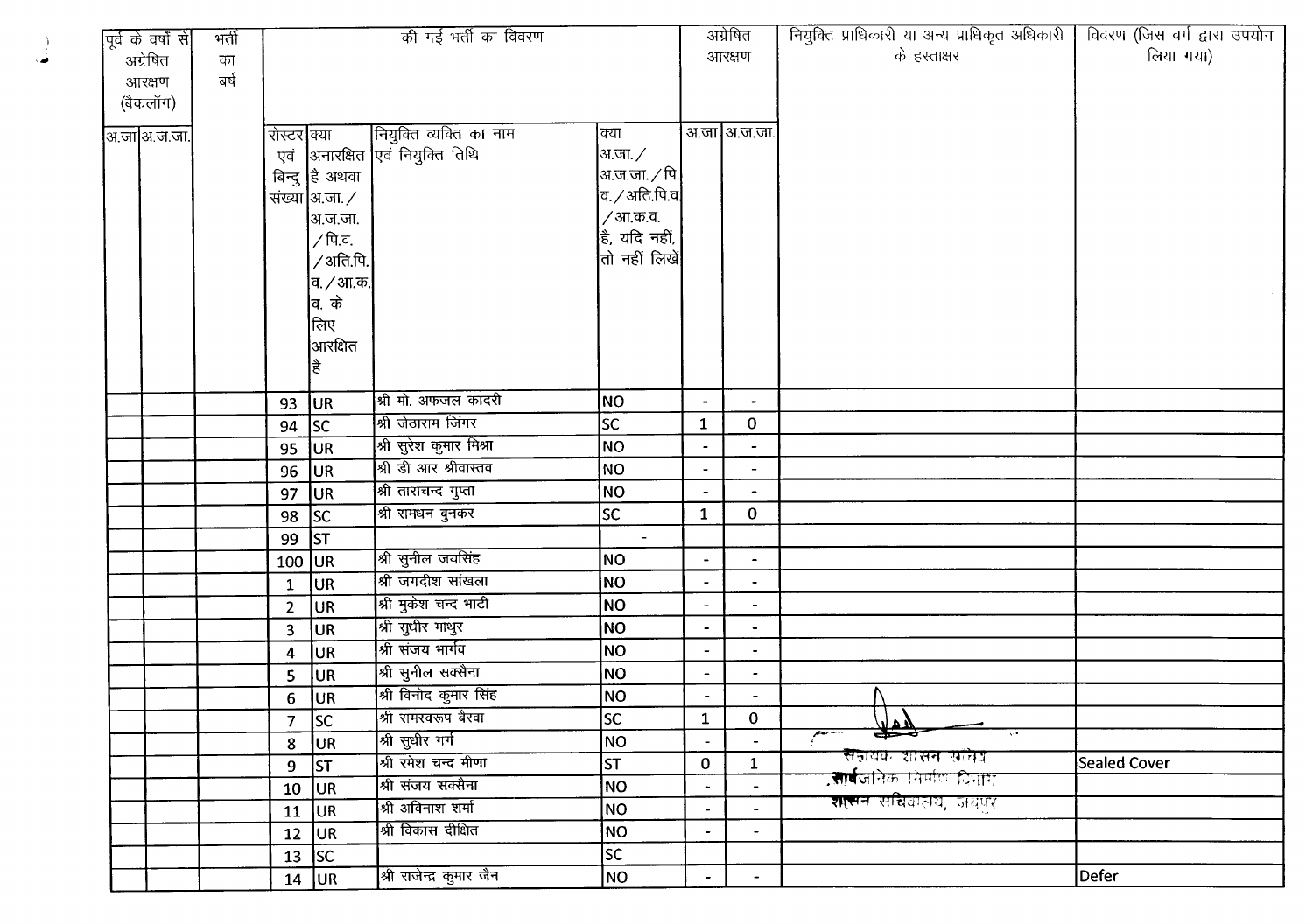|   | पूर्व के वर्षों से | भर्ती     |             |                                   | की गई भर्ती का विवरण             |                      |                          | अग्रेषित       | नियुक्ति प्राधिकारी या अन्य प्राधिकृत अधिकारी | विवरण (जिस वर्ग द्वारा उपयोग |
|---|--------------------|-----------|-------------|-----------------------------------|----------------------------------|----------------------|--------------------------|----------------|-----------------------------------------------|------------------------------|
|   | अग्रेषित           | का        |             |                                   |                                  |                      |                          | आरक्षण         | के हस्ताक्षर                                  | लिया गया)                    |
|   | आरक्षण             | बर्ष      |             |                                   |                                  |                      |                          |                |                                               |                              |
|   | (बैकलॉग)           |           |             |                                   |                                  |                      |                          |                |                                               |                              |
|   | अ.जा अ.ज.जा.       |           | रोस्टर क्या |                                   | नियुक्ति व्यक्ति का नाम          | क्या                 |                          | अ.जा अ.ज.जा.   |                                               |                              |
|   |                    |           |             |                                   | एवं  अनारक्षित एवं नियुक्ति तिथि | अ.जा. ∕              |                          |                |                                               |                              |
|   |                    |           |             | बिन्दु हि अथवा                    |                                  | अ.ज.जा. $\sqrt{p}$ । |                          |                |                                               |                              |
|   |                    |           |             | संख्या $\mathsf{a}$ .जा. $\angle$ |                                  | $a /$ अति.पि.व       |                          |                |                                               |                              |
|   |                    |           |             | अ.ज.जा.                           |                                  | /आ.क.व.              |                          |                |                                               |                              |
|   |                    |           |             | /पि.व.                            |                                  | है, यदि नहीं,        |                          |                |                                               |                              |
|   |                    |           |             | /अति.पि.                          |                                  | तो नहीं लिखें        |                          |                |                                               |                              |
|   |                    |           |             | <sup>∣</sup> व. ∕ आ.क.∣           |                                  |                      |                          |                |                                               |                              |
|   |                    |           |             | <b>बि. के</b>                     |                                  |                      |                          |                |                                               |                              |
|   |                    |           |             | क्तिए                             |                                  |                      |                          |                |                                               |                              |
|   |                    |           |             | आरक्षित                           |                                  |                      |                          |                |                                               |                              |
|   |                    |           |             | है                                |                                  |                      |                          |                |                                               | $\sim$                       |
|   |                    |           | 15          | UR                                | श्री अशोक कुमार जैन              | NO                   | $\overline{\phantom{a}}$ | $\blacksquare$ |                                               | Defer                        |
|   |                    |           | 16          | UR                                | श्री हेमन्त कुमार शर्मा          | NO                   | $\overline{\phantom{a}}$ |                |                                               | <b>Sealed Cover</b>          |
|   |                    |           |             |                                   |                                  |                      |                          |                |                                               |                              |
|   |                    |           |             |                                   |                                  |                      |                          |                |                                               |                              |
| 0 |                    | 0 2016-17 | 17          | ST                                |                                  | <b>ST</b>            |                          |                |                                               |                              |
|   |                    |           | 18          | <b>JUR</b>                        | श्री सतीश चन्द्र अग्रवाल         | <b>NO</b>            | $\bullet$                | $\blacksquare$ |                                               |                              |
|   |                    |           | 19          | SC                                |                                  | lsc                  |                          |                |                                               |                              |
|   |                    |           | 20          | UR.                               | श्री दिनेश कुमार अग्रवाल         | <b>NO</b>            |                          | $\blacksquare$ |                                               |                              |
|   |                    |           | 21          | <b>JUR</b>                        | श्री मनवर अली                    | NO                   |                          |                |                                               |                              |
|   |                    |           | 22          | UR                                | श्री शिखर चन्द जैन               | NO                   |                          |                |                                               |                              |
|   |                    |           | 23          | <b>JUR</b>                        | श्री राधेश्याम जौहर              | NO                   | $\blacksquare$           | $\blacksquare$ |                                               |                              |
|   |                    |           | 24          | UR <sub>1</sub>                   | श्री राकेश गुप्ता                | NO                   | $\bullet$                | $\blacksquare$ |                                               |                              |
|   |                    |           | 25          | ST                                |                                  | <b>ST</b>            |                          |                | <u>hey</u>                                    |                              |
|   |                    |           | $26$ SC     |                                   |                                  | SC                   |                          |                | Marcas Global +                               |                              |
|   |                    |           |             | $27$ UR                           | श्री सत्यप्रकाश विजय             | NO                   | $\blacksquare$           | $\bullet$      | <u>सार्वजनिक अन्तर करने ।</u>                 |                              |
|   |                    |           | 28          | <b>JUR</b>                        | श्री सतेन्द्र कुमार              | NO                   | $\blacksquare$           | $\blacksquare$ | <u>लास्कन पुरिन्ता को जाएगा।</u>              |                              |
|   |                    |           |             | $29$ UR                           | श्री सुनील कुमार कालानी          | NO                   | $\sim$                   | $\bullet$      |                                               |                              |
|   |                    |           |             | $30$ UR                           | श्री विजय कुमार वर्मा            | NO                   | $\bullet$                | $\blacksquare$ |                                               |                              |
|   |                    |           |             | $31$ UR                           | श्री सुनील गुप्ता                | NO                   | $\blacksquare$           | $\blacksquare$ |                                               |                              |
|   |                    |           | 32          | SC                                |                                  | $ \overline{SC} $    |                          |                |                                               |                              |
|   |                    |           |             | $33$ UR                           | श्री सुरेन्द्र कुमार             | NO                   | $\blacksquare$           | $\blacksquare$ |                                               |                              |
|   |                    |           |             | 34 $ ST$                          |                                  | ST                   |                          |                |                                               |                              |

...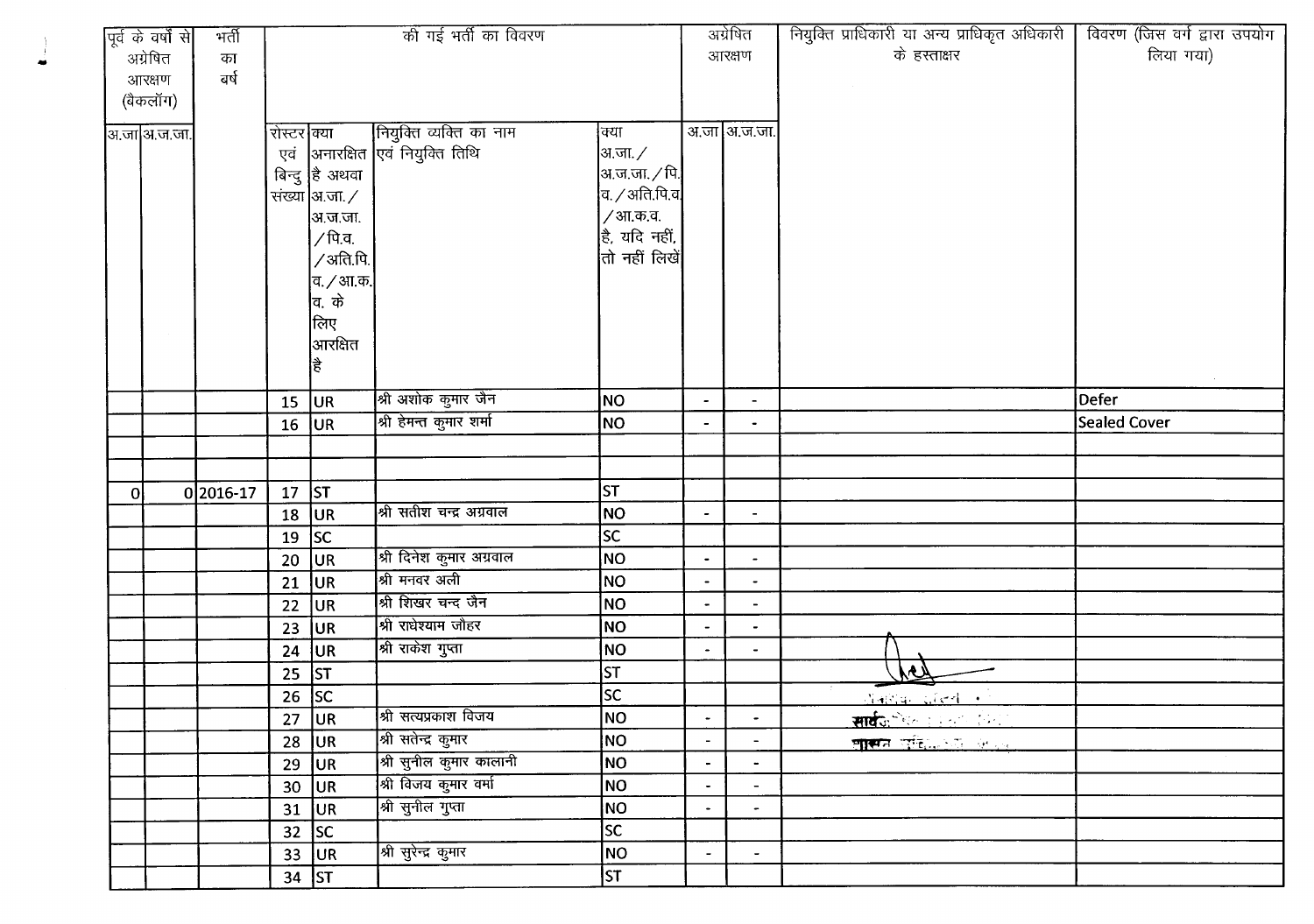|   | पूर्व के वर्षों से | मर्ती         |             |                             | की गई भर्ती का विवरण                 |                                   |                          | अग्रेषित                 | नियुक्ति प्राधिकारी या अन्य प्राधिकृत अधिकारी | विवरण (जिस वर्ग द्वारा उपयोग |
|---|--------------------|---------------|-------------|-----------------------------|--------------------------------------|-----------------------------------|--------------------------|--------------------------|-----------------------------------------------|------------------------------|
|   | अग्रेषित           | का            |             |                             |                                      |                                   |                          | आरक्षण                   | के हस्ताक्षर                                  | लिया गया)                    |
|   | आरक्षण             | बर्ष          |             |                             |                                      |                                   |                          |                          |                                               |                              |
|   | (बैकलॉग)           |               |             |                             |                                      |                                   |                          |                          |                                               |                              |
|   | अ.जा अ.ज.जा.       |               | रोस्टर क्या |                             | नियुक्ति व्यक्ति का नाम              | क्या                              |                          | अ.जा आ.ज.जा.             |                                               |                              |
|   |                    |               | एवं         |                             | अनारक्षित एवं नियुक्ति तिथि          | अ.जा. ∕                           |                          |                          |                                               |                              |
|   |                    |               |             | बिन्दु है अथवा              |                                      | अ.ज.जा. $\sqrt{$ पि.              |                          |                          |                                               |                              |
|   |                    |               |             | संख्या आ.जा. $\angle$       |                                      | व. $\sqrt{3}$ अति.पि.व $\sqrt{3}$ |                          |                          |                                               |                              |
|   |                    |               |             | अ.ज.जा.                     |                                      | / आ.क.व.                          |                          |                          |                                               |                              |
|   |                    |               |             | / पि.व.                     |                                      | $ \hat{\xi} $ यदि नहीं,           |                          |                          |                                               |                              |
|   |                    |               |             | $\sqrt{3}$ ाति.पि. $\left $ |                                      | $ $ तो नहीं लिखें $ $             |                          |                          |                                               |                              |
|   |                    |               |             | व. <i>/</i> आ.क.            |                                      |                                   |                          |                          |                                               |                              |
|   |                    |               |             | व. के                       |                                      |                                   |                          |                          |                                               |                              |
|   |                    |               |             | लिए                         |                                      |                                   |                          |                          |                                               |                              |
|   |                    |               |             | आरक्षित                     |                                      |                                   |                          |                          |                                               |                              |
|   |                    |               |             | है                          |                                      |                                   |                          |                          |                                               |                              |
|   |                    |               |             |                             |                                      |                                   |                          |                          |                                               |                              |
|   |                    |               | 35          | <b>JUR</b>                  | श्री रविन्द्र कुमार जैन              | NO                                | $\blacksquare$           | $\blacksquare$           |                                               |                              |
|   |                    |               | 36          | UR                          | श्री अवनीश कुमार जैन<br>श्री हरिकिशन | NO                                | $\blacksquare$           | $\blacksquare$           |                                               |                              |
|   |                    |               | 37          | UR]                         |                                      | No                                |                          |                          |                                               |                              |
|   |                    |               | 38          | <b>SC</b>                   | श्री सतीश शर्मा                      | sc                                |                          |                          |                                               |                              |
|   |                    |               | 39          | <b>JUR</b>                  | श्री विश्वेश्वर लाल धनखड             | NO                                | $\tilde{\phantom{a}}$    | $\blacksquare$           |                                               |                              |
|   |                    |               | 40          | UR.                         |                                      | NO                                | $\blacksquare$           | $\overline{\phantom{a}}$ |                                               |                              |
|   |                    |               | 41          | UR <sub>.</sub>             | श्री बसेत कुमार आचार्य               | <b>NO</b>                         | $\tilde{\phantom{a}}$    | $\blacksquare$           |                                               |                              |
|   |                    |               | 42          | st                          |                                      | <b>ST</b>                         |                          |                          |                                               |                              |
|   |                    |               | 43          | <b>JUR</b>                  | श्री चन्द्र मोहन राज माथुर           | NO                                | $\overline{\phantom{a}}$ | $\blacksquare$           |                                               |                              |
|   |                    |               | 44          | sc                          |                                      | <b>SC</b>                         |                          |                          |                                               |                              |
|   |                    |               | 45          | <b>UR</b>                   | श्री अशोक कुमारा शर्मा               | NO                                | $\overline{\phantom{a}}$ | $\rightarrow$            |                                               |                              |
|   |                    |               | 46          | UR.                         | श्री अशोक कुमारा गुप्ता              | NO                                | $\blacksquare$           | $\blacksquare$           |                                               |                              |
|   |                    |               | 47          | UR.                         | श्री कौशलेन्द्र भारद्वाज             | NO                                | $\blacksquare$           | $\overline{\phantom{a}}$ |                                               |                              |
|   |                    |               | 48          | <b>JUR</b>                  | श्री राजकुमार सिंह चौहान             | NO                                | $\blacksquare$           | $\blacksquare$           |                                               | Defer                        |
|   |                    |               | 49          | <b>JUR</b>                  | श्री अशोक जैन                        | NO)                               | $\blacksquare$           |                          | V                                             | Defer                        |
|   |                    |               | 50 $ ST$    |                             |                                      | <b>ST</b>                         |                          |                          | <u>ten</u>                                    |                              |
|   |                    |               | 51          | $\overline{\mathsf{S}}$ c   |                                      | $ \mathcal{S} $                   |                          |                          | सार्किक अस्ति परिवार<br>सार्किक परिवार विभागी |                              |
|   |                    |               | 52          | UR.                         | श्री राजेश मूंदडा                    | NO                                | $\blacksquare$           | $\blacksquare$           |                                               | <b>Sealed Cover</b>          |
|   |                    |               | 53          | UR                          | श्री कपिल कुमार वर्मा                | NO                                | $\blacksquare$           | $\blacksquare$           | <b>THE REGISTER OF REAL PROPERTY</b>          | <b>Sealed Cover</b>          |
|   |                    |               |             |                             |                                      |                                   |                          |                          |                                               |                              |
|   |                    |               |             |                             |                                      |                                   |                          |                          |                                               |                              |
| 0 |                    | $0 2017 - 18$ |             | $54$ UR                     | श्री संजीव जैन                       | NO                                | $\blacksquare$           | $\blacksquare$           |                                               |                              |

-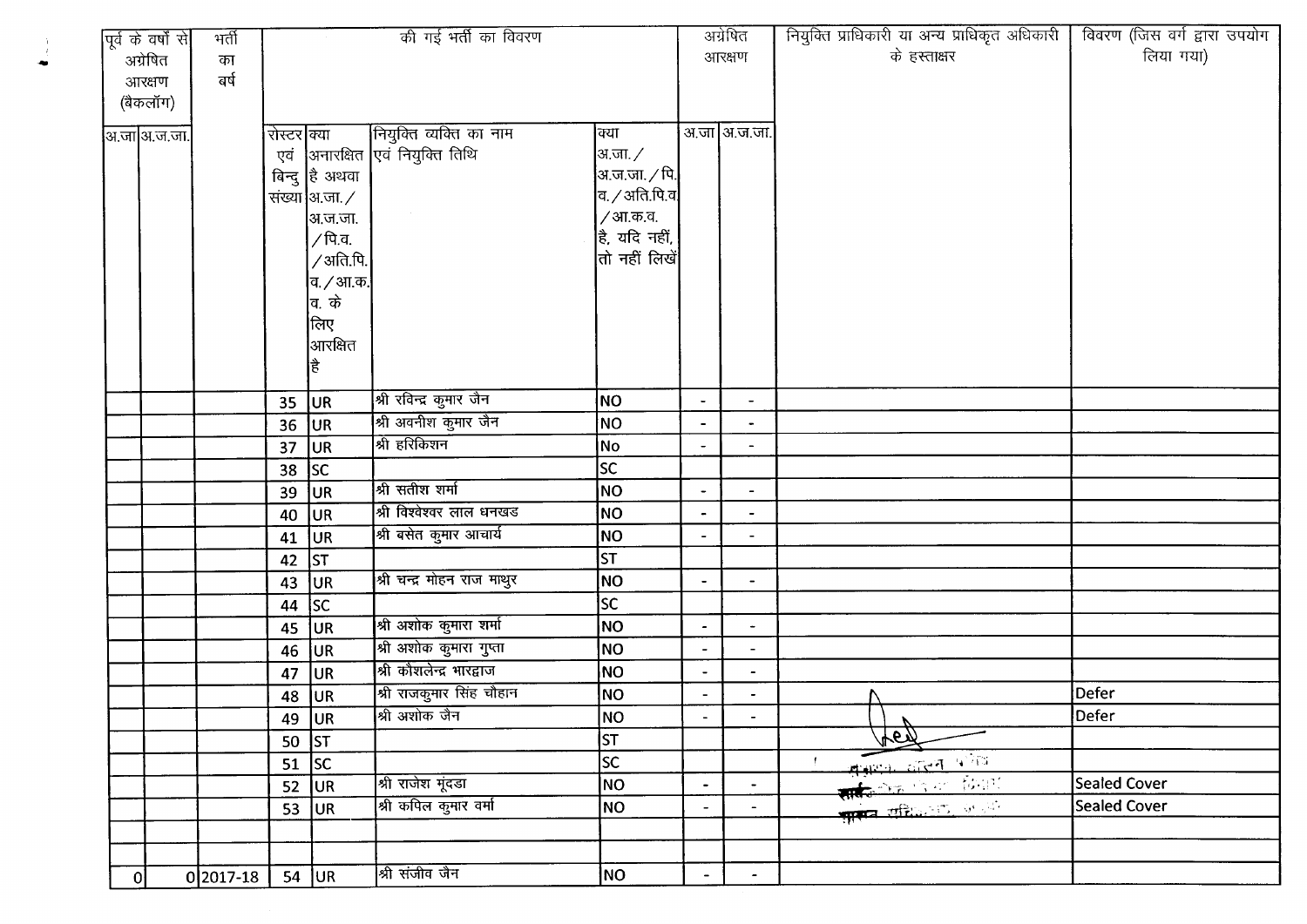| $\overline{\mathrm{q}^{\mathrm{d}}}$ के वर्षों से | मर्ती |             |                       | की गई भर्ती का विवरण            |                        |                          | अग्रेषित                     | नियुक्ति प्राधिकारी या अन्य प्राधिकृत अधिकारी | विवरण (जिस वर्ग द्वारा उपयोग |
|---------------------------------------------------|-------|-------------|-----------------------|---------------------------------|------------------------|--------------------------|------------------------------|-----------------------------------------------|------------------------------|
| अग्रेषित                                          | का    |             |                       |                                 |                        |                          | आरक्षण                       | के हस्ताक्षर                                  | लिया गया)                    |
| आरक्षण                                            | बर्ष  |             |                       |                                 |                        |                          |                              |                                               |                              |
| (बैकलॉग)                                          |       |             |                       |                                 |                        |                          |                              |                                               |                              |
|                                                   |       |             |                       | नियुक्ति व्यक्ति का नाम         | क्या                   |                          | अ.जा आ.ज.जा.                 |                                               |                              |
| आ.जा अ.ज.जा.                                      |       | रोस्टर क्या |                       | एवं आनारक्षित एवं नियुक्ति तिथि | अ.जा. ∕                |                          |                              |                                               |                              |
|                                                   |       |             | बिन्दु है अथवा        |                                 | अ.ज.जा. <i>/</i> पि.   |                          |                              |                                               |                              |
|                                                   |       |             | संख्या आ.जा. $\angle$ |                                 | $\sigma$ / अति.पि.व.   |                          |                              |                                               |                              |
|                                                   |       |             | अ.ज.जा.               |                                 | / आ.क.व.               |                          |                              |                                               |                              |
|                                                   |       |             | / पि.व.               |                                 | है, यदि नहीं,          |                          |                              |                                               |                              |
|                                                   |       |             | /अति.पि.              |                                 | तो नहीं लिखें $\vert$  |                          |                              |                                               |                              |
|                                                   |       |             | व. <i>/</i> आ.क.      |                                 |                        |                          |                              |                                               |                              |
|                                                   |       |             | <b>बि. के</b>         |                                 |                        |                          |                              |                                               |                              |
|                                                   |       |             | क्तिए                 |                                 |                        |                          |                              |                                               |                              |
|                                                   |       |             | आरक्षित               |                                 |                        |                          |                              |                                               |                              |
|                                                   |       |             |                       |                                 |                        |                          |                              |                                               |                              |
|                                                   |       |             |                       | श्री लक्ष्मी कुमार गुप्ता       | <b>NO</b>              | $\blacksquare$           | $\bullet$                    |                                               |                              |
|                                                   |       | 55          | UR.                   | श्री लकवीर सिंह छाबड़ा          | <b>NO</b>              | $\overline{\phantom{a}}$ |                              |                                               |                              |
|                                                   |       | 56          | UR)                   | श्री देवीलाल आर्य               | SC                     | $\mathbf{1}$             | $\mathbf{0}$                 |                                               |                              |
|                                                   |       | 57          | sc                    | श्री अशोक कुमार गुप्ता          | <b>NO</b>              |                          |                              |                                               |                              |
|                                                   |       | 58          | UR <sub>1</sub>       |                                 | ST                     |                          |                              |                                               |                              |
|                                                   |       | 59          | <b>ST</b>             | श्री दीपक सिंह चौहान            | NO                     | $\overline{\phantom{a}}$ | $\blacksquare$               |                                               |                              |
|                                                   |       | 60          | UR                    | श्री मनमोहन सिंघल               | <b>NO</b>              | $\blacksquare$           | $\tilde{\phantom{a}}$        |                                               |                              |
|                                                   |       | 61          | UR                    | श्री दीप्ति सोनी                | <b>NO</b>              | $\overline{\phantom{a}}$ |                              |                                               |                              |
|                                                   |       | 62          | UR.                   | श्री गरूनाम सिंह चौहान          | <b>SC</b>              | $\mathbf{1}$             | $\mathbf{0}$                 |                                               |                              |
|                                                   |       | 63          | sc                    | श्री निरंजन सिंह चौधरी          | NO                     |                          | $\blacksquare$               |                                               |                              |
|                                                   |       | 64          | UR                    | श्री हरी सिंह राठौड             |                        |                          |                              |                                               |                              |
|                                                   |       | 65          | UR                    | श्री मोहनश्याम                  | NO                     | $\blacksquare$           | $\blacksquare$               |                                               |                              |
|                                                   |       | 66          | UR                    |                                 | <b>NO</b>              | $\overline{\phantom{a}}$ | $\qquad \qquad \blacksquare$ |                                               |                              |
|                                                   |       | 67          | ST                    |                                 | <b>ST</b>              |                          |                              | $\widehat{V}$                                 |                              |
|                                                   |       | 68          | UR                    | श्री बीरेन्द्र कुमार जैन        | NO                     | $\blacksquare$           |                              | सहायक शासन सचिव                               |                              |
|                                                   |       |             | $69$ SC               | श्री रामेश्वर लाल खटीक          | $\overline{\text{sc}}$ | $\mathbf{1}$             | $\mathbf 0$                  |                                               |                              |
|                                                   |       | 70          | <sub>UR</sub>         | श्री रामजीलाल जाट               | NO                     | $\ddot{\phantom{0}}$     |                              | <b>सार्व</b> जनिक निर्माण विभाग               |                              |
|                                                   |       | 71          | <b>JUR</b>            | श्री सुरेश कुमार काबरा          | <b>NO</b>              |                          |                              | सालन सचिवालय, जयपुर                           |                              |
|                                                   |       | 72          | <b>JUR</b>            | श्री अनिल कुमार                 | NO                     | $\blacksquare$           | $\overline{\phantom{a}}$     |                                               |                              |
|                                                   |       | 73          | <b>JUR</b>            | श्री अनिल कुमार माथुर           | NO                     |                          |                              |                                               |                              |
|                                                   |       |             | 74 $ UR$              | श्री नरेन्द्र कुमार जोशी        | NO                     | $\bullet$                |                              |                                               |                              |
|                                                   |       |             | 75 $ ST$              |                                 | İsт                    |                          |                              |                                               |                              |
|                                                   |       |             | $\overline{76}$ SC    |                                 | SC                     |                          |                              |                                               |                              |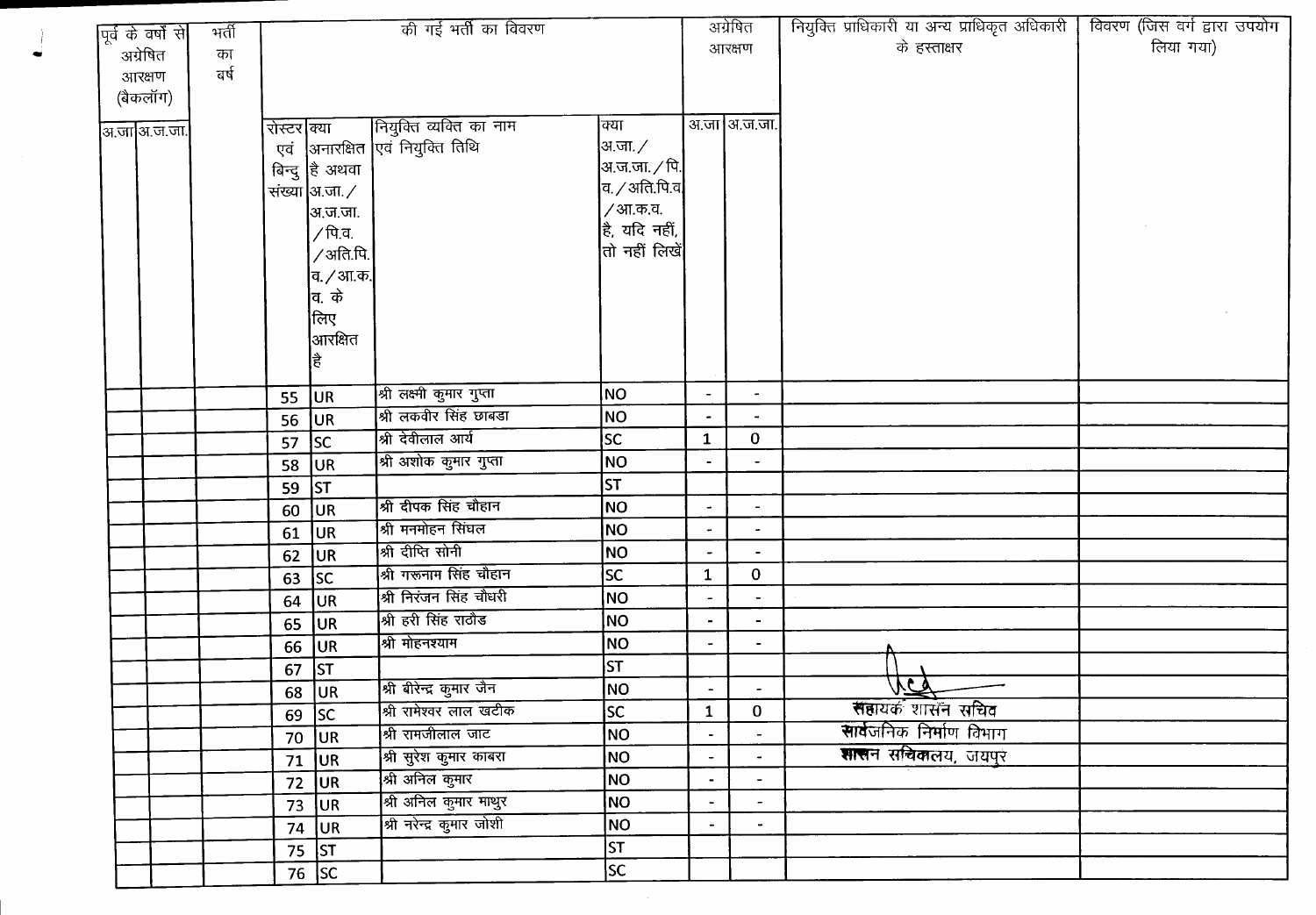|                    |           |               |                    |                                        |                    | अग्रेषित                 |                             | नियुक्ति प्राधिकारी या अन्य प्राधिकृत अधिकारी                         | विवरण (जिस वर्ग द्वारा उपयोग |
|--------------------|-----------|---------------|--------------------|----------------------------------------|--------------------|--------------------------|-----------------------------|-----------------------------------------------------------------------|------------------------------|
| पूर्व के वर्षों से | मर्ती     |               |                    | की गई भर्ती का विवरण                   |                    | आरक्षण                   |                             | के हस्ताक्षर                                                          | लिया गया)                    |
| अग्रेषित           | का        |               |                    |                                        |                    |                          |                             |                                                                       |                              |
| आरक्षण             | बर्ष      |               |                    |                                        |                    |                          |                             |                                                                       |                              |
| (बैकलॉग)           |           |               |                    |                                        |                    |                          |                             |                                                                       |                              |
|                    |           | रोस्टर क्या   |                    | नियुक्ति व्यक्ति का नाम                | क्या               |                          | अ.जा अ.ज.जा.                |                                                                       |                              |
| अ.जाआज.ज.जा.       |           |               |                    | एवं  अनारक्षित  एवं नियुक्ति तिथि      | अ.जा. ∕            |                          |                             |                                                                       |                              |
|                    |           |               | बिन्दु है अथवा     |                                        | अ.ज.जा. ∕ पि.∣     |                          |                             |                                                                       |                              |
|                    |           | संख्या अ.जा./ |                    |                                        | व. / अति.पि.व $\,$ |                          |                             |                                                                       |                              |
|                    |           |               | अ.ज.जा.            |                                        | / आ.क.व.           |                          |                             |                                                                       |                              |
|                    |           |               | /पि.व.             |                                        | है, यदि नहीं,      |                          |                             |                                                                       |                              |
|                    |           |               | /अति.पि.           |                                        | तो नहीं लिखें      |                          |                             |                                                                       |                              |
|                    |           |               | व. <i>/</i> आ.क.   |                                        |                    |                          |                             |                                                                       |                              |
|                    |           |               | व. के              |                                        |                    |                          |                             |                                                                       |                              |
|                    |           |               | लिए                |                                        |                    |                          |                             |                                                                       |                              |
|                    |           |               | आरक्षित            |                                        |                    |                          |                             |                                                                       |                              |
|                    |           |               | है                 |                                        |                    |                          |                             |                                                                       | Defer                        |
|                    |           |               |                    | श्री रविशेखर पुरोहित                   | NO.                | $\blacksquare$           | $\blacksquare$              |                                                                       | Defer                        |
|                    |           | 77            | UR.                | श्री रामबाबू तिवारी                    | NO                 | $\overline{\phantom{a}}$ | $\overline{\phantom{a}}$    |                                                                       |                              |
|                    |           | 78            | <b>JUR</b>         |                                        |                    |                          |                             |                                                                       |                              |
|                    |           |               |                    |                                        |                    |                          | $\sim$                      |                                                                       |                              |
|                    |           |               |                    | श्री अनूप गहराना                       | NO                 | $\blacksquare$           | $\overline{\phantom{a}}$    |                                                                       |                              |
| 0                  | 0 2018-19 | 79            | UR.                | श्री आर के लूथरा                       | NO                 | $\blacksquare$           | $\blacksquare$              |                                                                       |                              |
|                    |           | 80            | UR                 | श्री अक्षय कुमार जैन                   | NO                 |                          | $\overline{\phantom{0}}$    |                                                                       |                              |
|                    |           | 81            | UR.                | श्री रूपनारायण बैरवा                   | <b>SC</b>          | $\mathbf{1}$             | $\mathbf 0$                 |                                                                       |                              |
|                    |           | 82            | SC                 |                                        | NO                 | $\overline{\phantom{a}}$ | $\hat{\phantom{a}}$         |                                                                       |                              |
|                    |           | 83            | <b>JUR</b>         | श्री निशु गुप्ता<br>श्री हरी सिंह मीणा | <b>ST</b>          | $\mathbf 0$              | $\mathbf{1}$                |                                                                       | Sealed cover                 |
|                    |           | 84            | <b>ST</b>          |                                        | NO                 | $\overline{\phantom{a}}$ | $\ddot{\phantom{0}}$        |                                                                       |                              |
|                    |           | 85            | <b>JUR</b>         | श्री अरविन्द कुमार साहू                | <b>NO</b>          | $\overline{\phantom{a}}$ |                             |                                                                       |                              |
|                    |           |               | 86 UR              | श्री अनुपम गुप्ता                      | NO                 |                          |                             |                                                                       |                              |
|                    |           | 87            | <b>JUR</b>         | श्री सुशील कुमार विश्नोई               | lsc                | $\mathbf{1}$             | $\mathbf{0}$                | $\frac{1}{2}$                                                         |                              |
|                    |           |               | $88$ SC            | श्री भंवर लाल भाटी                     |                    |                          |                             | <del>सहायक शासन ल</del> गित<br><del>सार्वज्ञानिक निर्माण </del> खिमान |                              |
|                    |           | 89            | UR.                | श्री दिवाकर भटट                        | NO<br>NO.          | $\blacksquare$           | ٠                           |                                                                       |                              |
|                    |           |               | $90$ UR            | श्री देवेन्द्र कुमार गुप्ता            |                    |                          |                             | <b>शासन सचिवा</b> लय, जयपुर                                           |                              |
|                    |           |               | 91 UR              |                                        | NO                 |                          |                             |                                                                       |                              |
|                    |           |               | $\overline{92}$ ST |                                        | $\sim$             |                          | $\sim$                      |                                                                       |                              |
|                    |           |               | $93$ UR            |                                        | NO                 |                          | $\mathbf 0$<br>$\mathbf{1}$ |                                                                       |                              |
|                    |           |               | 94 $ SC$           | श्री चान्दकरण बंसल                     | SC.                |                          | $\blacksquare$              | $\blacksquare$                                                        |                              |
|                    |           |               | $95$ UR            |                                        | NO.                |                          | $\blacksquare$              | $\blacksquare$                                                        |                              |
|                    |           |               | 96 UR              |                                        | NO                 |                          |                             |                                                                       |                              |

 $\mathcal{L}^{\text{max}}_{\text{max}}$  and  $\mathcal{L}^{\text{max}}_{\text{max}}$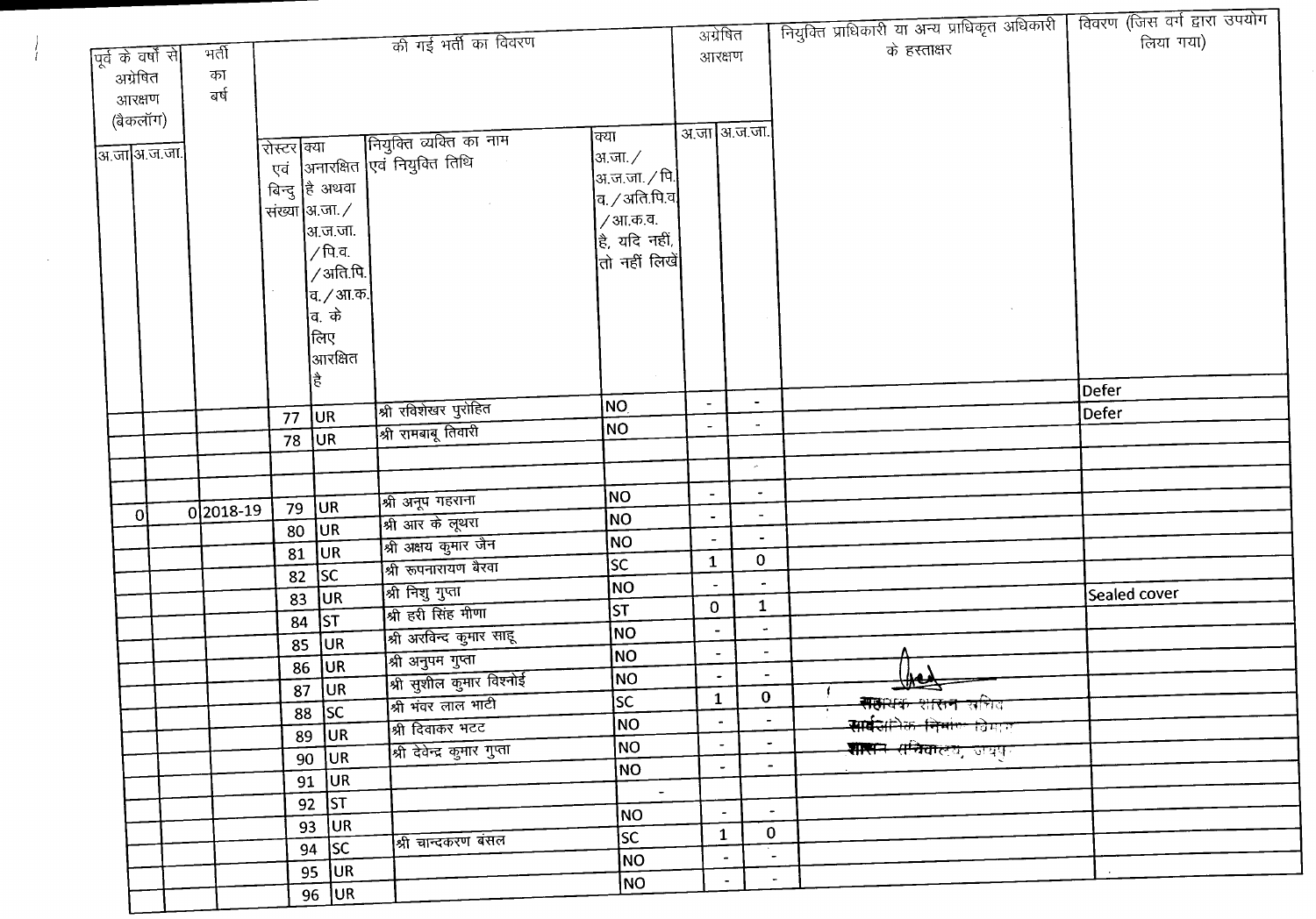|                    |           |                |                           |                                                                        |                          |                          |                          |                          | नियुक्ति प्राधिकारी या अन्य प्राधिकृत अधिकारी | विवरण (जिस वर्ग द्वारा उपयोग |
|--------------------|-----------|----------------|---------------------------|------------------------------------------------------------------------|--------------------------|--------------------------|--------------------------|--------------------------|-----------------------------------------------|------------------------------|
|                    |           |                |                           | की गई भर्ती का विवरण                                                   |                          | अग्रेषित                 |                          |                          | के हस्ताक्षर                                  | लिया गया)                    |
| पूर्व के वर्षों से | भर्ती     |                |                           |                                                                        |                          | आरक्षण                   |                          |                          |                                               |                              |
| अग्रेषित           | का        |                |                           |                                                                        |                          |                          |                          |                          |                                               |                              |
| आरक्षण             | बर्ष      |                |                           |                                                                        |                          |                          |                          |                          |                                               |                              |
| (बैकलॉग)           |           |                |                           |                                                                        | क्या                     | अ.जा अ.ज.जा.             |                          |                          |                                               |                              |
| अ.जाआज.ज.          |           | शिस्टर क्या    |                           | रोस्टर क्या कियुक्ति व्यक्ति का नाम<br>एवं अनारक्षित एवं नियुक्ति तिथि | अ.जा. $\angle$           |                          |                          |                          |                                               |                              |
|                    |           |                |                           |                                                                        | अ.ज.जा. ∕ पि.            |                          |                          |                          |                                               |                              |
|                    |           |                | बिन्दु हि अथवा            |                                                                        | $\sigma$ / अति.पि.व      |                          |                          |                          |                                               |                              |
|                    |           | संख्या अ.जा./  |                           |                                                                        | / आ.क.व.                 |                          |                          |                          |                                               |                              |
|                    |           |                | अ.ज.जा.                   |                                                                        | है, यदि नहीं,            |                          |                          |                          |                                               |                              |
|                    |           |                | ∕ पि.व.                   |                                                                        | तो नहीं लिखें            |                          |                          |                          |                                               |                              |
|                    |           |                | /अति.पि.                  |                                                                        |                          |                          |                          |                          |                                               |                              |
|                    |           |                | व. / आ.क.                 |                                                                        |                          |                          |                          |                          |                                               |                              |
|                    |           |                | व. के                     |                                                                        |                          |                          |                          |                          |                                               |                              |
|                    |           |                | लिए                       |                                                                        |                          |                          |                          |                          |                                               |                              |
|                    |           |                | आरक्षित                   |                                                                        |                          |                          |                          |                          |                                               |                              |
|                    |           |                | है                        |                                                                        | NO)                      | $\blacksquare$           | $\overline{\phantom{a}}$ |                          |                                               | Defer                        |
|                    |           | 97             | UR <sub>.</sub>           |                                                                        | SC                       | $\mathbf{1}$             | $\mathbf{0}$             |                          |                                               |                              |
|                    |           | 98             | <b>SC</b>                 | श्री लच्छाराम बाघेल                                                    |                          |                          |                          |                          |                                               |                              |
|                    |           |                |                           |                                                                        |                          |                          |                          |                          |                                               | Sealed Cover                 |
|                    |           |                |                           |                                                                        | ST                       | $\mathbf 0$              | $\mathbf{1}$             |                          |                                               |                              |
| $\overline{0}$     | 0 2019-20 | 99             | <b>ST</b>                 | श्री मोहर सिंह मीणा                                                    | NO                       | $\blacksquare$           |                          |                          |                                               |                              |
|                    |           |                | $100$ UR                  |                                                                        | NO                       |                          |                          | $\blacksquare$           |                                               |                              |
|                    |           | $\mathbf{1}$   | <b>JUR</b>                |                                                                        | NO                       |                          |                          | $\overline{\phantom{a}}$ |                                               |                              |
|                    |           | $\mathbf{2}$   | <b>JUR</b>                |                                                                        | NO                       | $\blacksquare$           |                          | $\blacksquare$           |                                               |                              |
|                    |           | 3 <sup>1</sup> | <b>JUR</b>                |                                                                        | NO <sub>1</sub>          | $\blacksquare$           |                          | $\bullet$                |                                               |                              |
|                    |           | 4              | UR.                       |                                                                        | NO                       | $\blacksquare$           |                          | $\bullet$                |                                               |                              |
|                    |           | 5              | <b>JUR</b>                |                                                                        | NO                       | $\blacksquare$           |                          | $\overline{\phantom{a}}$ |                                               |                              |
|                    |           | $6\phantom{a}$ | UR                        |                                                                        | SC.                      | $\mathbf{1}$             |                          | $\mathbf{O}$             |                                               |                              |
|                    |           | 7 <sup>7</sup> | $\overline{\mathsf{S}}$ C | श्री सतेन्द्र सिंह                                                     | NO                       | $\overline{\phantom{a}}$ |                          | $\blacksquare$           | $\frac{1}{\sqrt{10^{13}+10^{14}}}$            |                              |
|                    |           | 8              | UR                        |                                                                        | ST                       | $\mathbf{0}$             |                          | $\mathbf{1}$             | सार्वजन्तर स्थित सिंग                         |                              |
|                    |           | 9 <sub>o</sub> | $\sqrt{5}$                |                                                                        | NO                       |                          | $\blacksquare$           | $\blacksquare$           |                                               |                              |
|                    |           |                | $\overline{10}$ UR        |                                                                        | NO                       |                          | $\overline{\phantom{a}}$ | $\sim$                   | <u> ज्ञासन अस्तित इति</u>                     |                              |
|                    |           |                | $11$ UR                   |                                                                        | NO                       |                          | $\blacksquare$           | $\sim$                   |                                               |                              |
|                    |           |                | $12$ UR                   |                                                                        | $\overline{\mathsf{sc}}$ |                          | $\mathbf{1}$             | $\mathbf{0}$             |                                               |                              |
|                    |           |                | $\overline{13}$ SC        | श्री भैरूलाल भेनिया                                                    | NO                       |                          |                          | $\blacksquare$           |                                               |                              |
|                    |           |                | $\overline{14}$ UR        |                                                                        | NO                       |                          | $\sim$                   | $\sim$                   |                                               |                              |
|                    |           |                | $15$ UR                   |                                                                        | NO                       |                          | $\sim$                   | $\sim$                   |                                               |                              |
|                    |           |                | $16$ UR                   |                                                                        |                          |                          |                          |                          |                                               |                              |

÷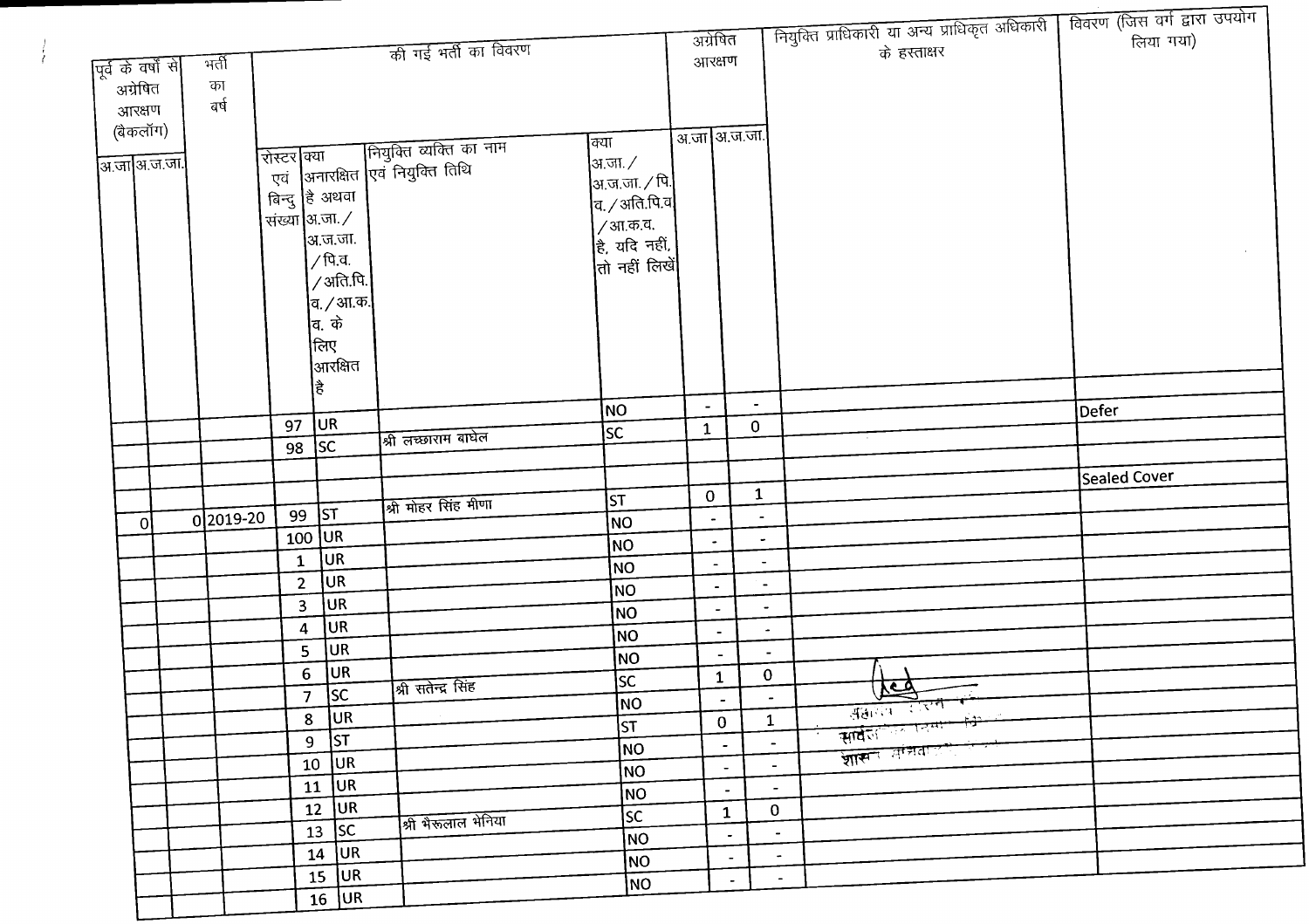|                                 |              |               |                               |                                     |                                        | अग्रेषित                 |                       |                          | नियुक्ति प्राधिकारी या अन्य प्राधिकृत अधिकारी                                           | विवरण (जिस वर्ग द्वारा उपयोग |
|---------------------------------|--------------|---------------|-------------------------------|-------------------------------------|----------------------------------------|--------------------------|-----------------------|--------------------------|-----------------------------------------------------------------------------------------|------------------------------|
|                                 | मर्ती        |               |                               | की गई भर्ती का विवरण                |                                        | आरक्षण                   |                       |                          | के हस्ताक्षर                                                                            | लिया गया)                    |
| पूर्व के वर्षों से <br>अग्रेषित | का           |               |                               |                                     |                                        |                          |                       |                          |                                                                                         |                              |
| आरक्षण                          | बर्ष         |               |                               |                                     |                                        |                          |                       |                          |                                                                                         |                              |
| (बैकलॉग)                        |              |               |                               |                                     |                                        |                          |                       |                          |                                                                                         |                              |
|                                 |              |               |                               | नियुक्ति व्यक्ति का नाम             | क्या                                   |                          | अ.जा अ.ज.जा.          |                          |                                                                                         |                              |
| अ.जा अ.ज.जा.                    |              | शिस्टर क्या   |                               | एवं  अनारक्षित एवं नियुक्ति तिथि    | अ.जा. $\angle$                         |                          |                       |                          |                                                                                         |                              |
|                                 |              |               | बिन्दु है अथवा                |                                     | अ.ज.जा. ⁄ पि.∣                         |                          |                       |                          |                                                                                         |                              |
|                                 |              | संख्या अ.जा./ |                               |                                     | व. / अति.पि.व $\mid$                   |                          |                       |                          |                                                                                         |                              |
|                                 |              |               | अ.ज.जा.                       |                                     | / आ.क.व.                               |                          |                       |                          |                                                                                         |                              |
|                                 |              |               | ∕ पि.व.                       |                                     | है, यदि नहीं,<br>तो नहीं लिखें $\vert$ |                          |                       |                          |                                                                                         |                              |
|                                 |              |               | /अति.पि.                      |                                     |                                        |                          |                       |                          |                                                                                         |                              |
|                                 |              |               | व. <i>/</i> आ.क.              |                                     |                                        |                          |                       |                          |                                                                                         |                              |
|                                 |              |               | व. के                         |                                     |                                        |                          |                       |                          |                                                                                         |                              |
|                                 |              |               | लिए                           |                                     |                                        |                          |                       |                          |                                                                                         |                              |
|                                 |              |               | आरक्षित                       |                                     |                                        |                          |                       |                          |                                                                                         |                              |
|                                 |              |               | है                            |                                     |                                        |                          |                       |                          |                                                                                         |                              |
|                                 |              | $17$ ST       |                               |                                     | ST                                     | $\overline{0}$           | $\mathbf{1}$          |                          |                                                                                         |                              |
|                                 |              | 18            | <b>JUR</b>                    |                                     | NO                                     |                          | $\mathbf 0$           |                          |                                                                                         |                              |
|                                 |              | 19            | SC                            | श्री अजय कुमार भूपेश                | lsc                                    | $\mathbf{1}$             |                       |                          |                                                                                         |                              |
|                                 |              |               |                               |                                     |                                        |                          |                       |                          |                                                                                         |                              |
|                                 |              |               |                               |                                     |                                        |                          | $\bullet$             |                          |                                                                                         |                              |
|                                 | $0$  2020-21 |               | $20$ UR                       | श्री राजेन्द्र कुमार माथुर          | NO                                     |                          | $\blacksquare$        |                          |                                                                                         |                              |
| 0l                              |              | 21            | UR.                           | श्री विष्णु कुमार गुप्ता            | NO                                     | $\overline{\phantom{a}}$ |                       | $\blacksquare$           |                                                                                         |                              |
|                                 |              | 22            | UR                            | श्री नेमीचन्द शर्मा                 | NO <sub>1</sub><br>N <sub>O</sub>      | $\bullet$                |                       |                          |                                                                                         |                              |
|                                 |              | 23            | <b>JUR</b>                    | श्री आरिफ मो. खान                   | NO                                     | $\blacksquare$           |                       |                          |                                                                                         |                              |
|                                 |              | 24            | UR                            | श्री अनिल विजयवर्गीय                | ST                                     | $\mathbf{0}$             |                       | $\mathbf{1}$             |                                                                                         |                              |
|                                 |              |               | $25$ ST                       | श्री रामराज मीणा                    | <b>SC</b>                              | $\mathbf{1}$             |                       | $\mathbf{0}$             |                                                                                         |                              |
|                                 |              |               | $\overline{26}$ SC            | श्री अमरचन्द बाकोलिया               | NO                                     |                          |                       | $\blacksquare$           |                                                                                         |                              |
|                                 |              | 27            | $ U_{.}$                      | श्री संजय सिंह                      | NO                                     |                          |                       | $\overline{\phantom{a}}$ | $\boldsymbol{\varpi}$                                                                   |                              |
|                                 |              |               | 28 UR                         | श्री दिनेश कुमार विश्वकर्मा         | NO                                     |                          | $\blacksquare$        | $\blacksquare$           | सहायक शासन संचित<br>रायजनिक निर्माण - 1<br>शायजनिक निर्माण - 1<br>शासन सचिवालय, जम्मपुर |                              |
|                                 |              | 29            | <b>JUR</b>                    | श्री नीरज जैन                       | <b>NO</b>                              |                          | ٠                     | $\blacksquare$           |                                                                                         |                              |
|                                 |              |               | $30$ $ $ UR                   | श्री अनूप कुमार                     | NO.                                    |                          | $\bullet$             | $\blacksquare$           |                                                                                         |                              |
|                                 |              |               | $31$ UR                       | श्री संजीव गुप्ता<br>श्री भगवान दास | lsc.                                   |                          | $\mathbf{1}$          | $\mathbf{0}$             |                                                                                         |                              |
|                                 |              |               | $32$ SC                       | श्री मुकेश गुप्ता                   | NO                                     |                          | $\tilde{\phantom{a}}$ | $\bullet$                |                                                                                         |                              |
|                                 |              |               | $33$ UR                       | श्री प्रेमराज मीणा                  | <b>ST</b>                              |                          | $\mathbf{0}$          | $\mathbf{1}$             |                                                                                         |                              |
|                                 |              |               | $\mathsf{I}$ st<br>34         | श्री अनिल कुमार गर्ग                | NO                                     |                          |                       | $\overline{\phantom{a}}$ |                                                                                         |                              |
|                                 |              |               | <b>JUR</b><br>35 <sub>1</sub> | श्री अरविन्द कुमार जैन              | NO                                     |                          |                       | $\bullet$                |                                                                                         |                              |
|                                 |              |               | 36 UR                         |                                     |                                        |                          |                       |                          |                                                                                         |                              |

 $\sim$